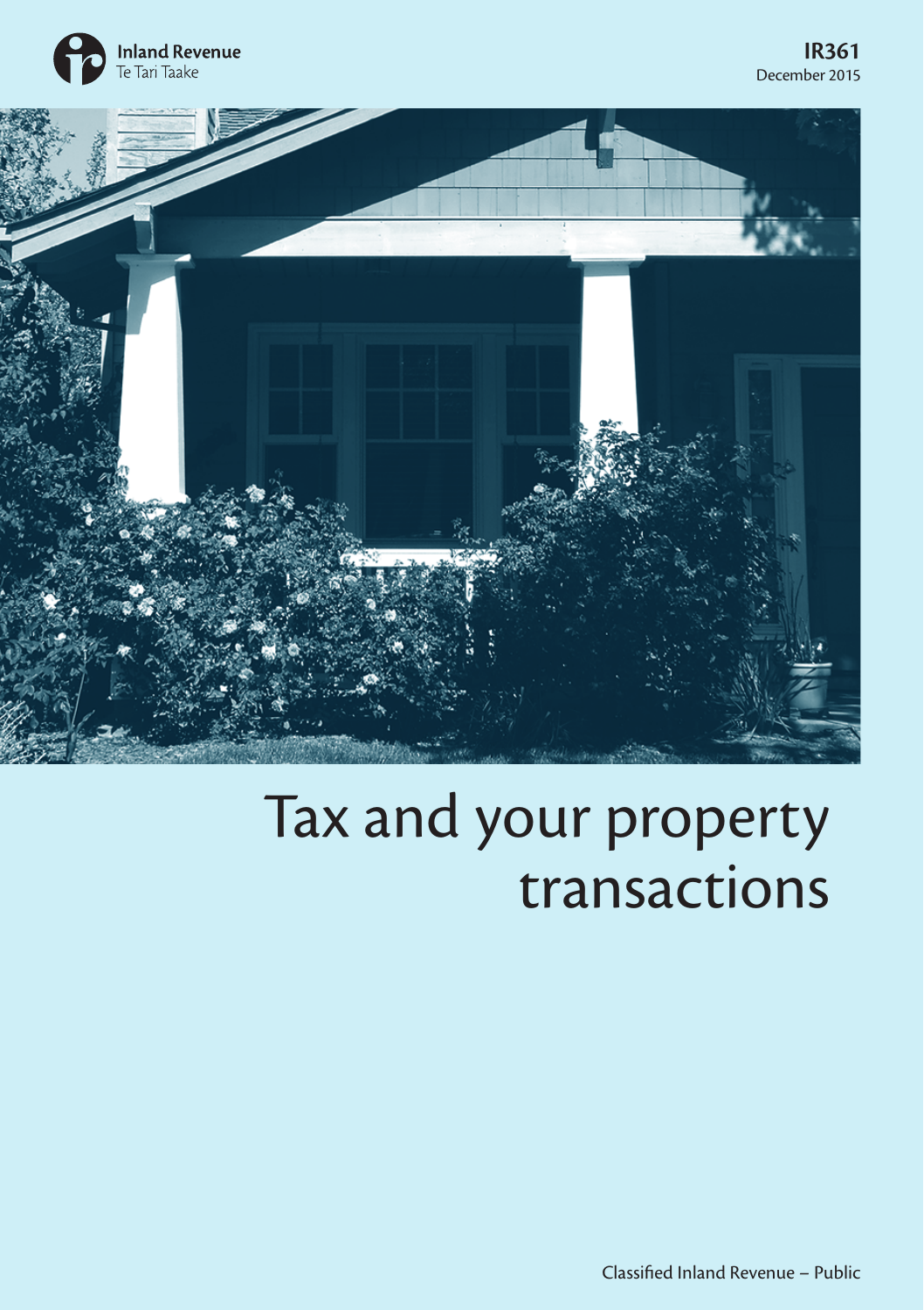### **www.ird.govt.nz**

Go to our website for information and to use our services and tools.

- **Log in or register for myIR** to manage your tax and entitlements online.
- **Demonstrations** learn about our services by watching short videos.
- **Get it done online** complete forms and returns, make payments, give us feedback.
- **Work it out** use our calculators, worksheets and tools, for example, to check your tax code, find filing and payment dates, calculate your student loan repayment.
- **Forms and guides** download our guides and forms.

## Forgotten your myIR user ID

#### or password?

Request a reminder of your user ID or reset your password online. You'll need to know your IRD number and have access to the email address we hold for you.

### **How to get our forms and guides**

You can view copies of all our forms and guides by going to **www.ird.govt.nz** and selecting "All forms and guides" from the right-hand menu, or by entering the shoulder number in the search box. You can also order copies by calling 0800 257 773.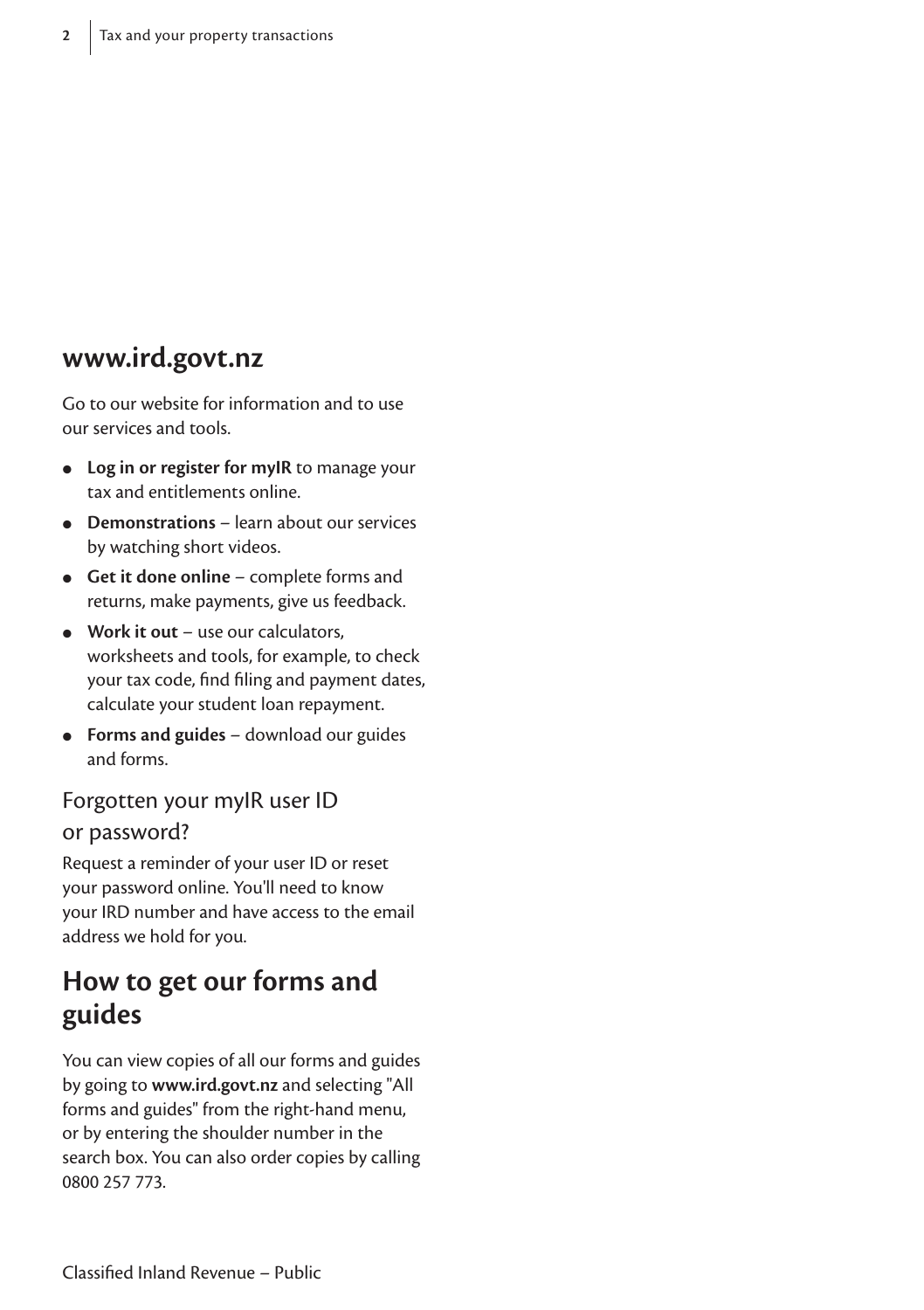# Introduction

Property tax can be complex. The unique situation of each property transaction needs to be considered when working out any tax implication.

This guide gives an overview of possible tax issues related to property transactions, but isn't a comprehensive property tax resource. We recommend you talk to a tax professional if your situation isn't covered in this guide or you're unclear about anything.

Any of these situations could apply to a property transaction. You:

- make a gain or loss from property speculating or dealing
- move from property investment into property dealing when prices are rising
- are a property dealer and you hold and rent properties during a downturn
- are a first-time landlord and don't think about the tax implications of renting your property
- are a shareholder or an owner of an interest in a look-through company (LTC) or partnership that owns a rental property
- buy an investment apartment with a managed lease and later change the rental arrangements or sell it
- sell a rental property you've claimed depreciation on
- become a dealer because you've made a number of purchase and sale transactions
- apply for GST registration when you buy property for dealing or speculation
- purchase a property on or after 1 October 2015 and sell it within two years.

#### Note

**Property** means land (including a bare section) and buildings, options or interests in "off-the-plan" properties.

**Purchase** means any form of acquisition of the property including transfers or gifts.

**Sale** means any form of disposal of the property including transfers or gifts.

If you're in any doubt concerning your property dealings, we strongly recommend you talk to a tax professional.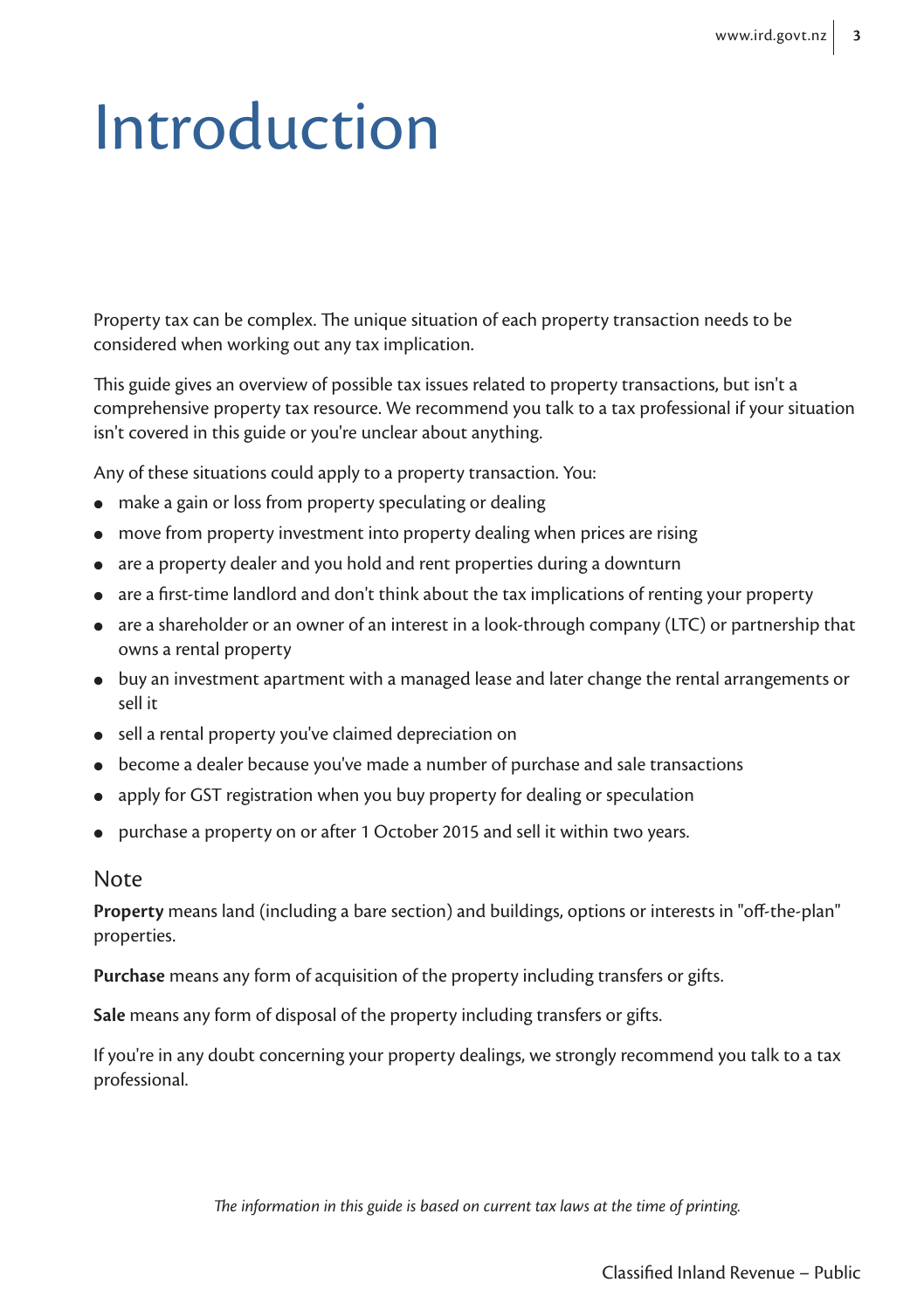## **Contents**

| 3  | Introduction                                                          |
|----|-----------------------------------------------------------------------|
| 5  | What kind of property buyer are you?                                  |
| 7  | Property speculation                                                  |
| 8  | Speculators claiming the deduction for the purchase of a property     |
| 9  | Claiming a loss from property dealing or speculation                  |
| 10 | When rental property investment becomes rental property dealing       |
| 13 | Unplanned rental income                                               |
| 14 | Special tax rules for those in property-related activities            |
| 15 | Property transactions and associated person rules                     |
| 17 | Living in a property owned by your LTC, company, partnership or trust |
| 19 | GST on apartment purchases and sales                                  |
| 20 | GST claims on property purchases                                      |
| 21 | Depreciation recovered on rental properties                           |
| 23 | Bright-line test for residential property                             |
| 26 | Tax on property transactions                                          |
| 28 | Putting your tax affairs right                                        |
| 29 | Useful information                                                    |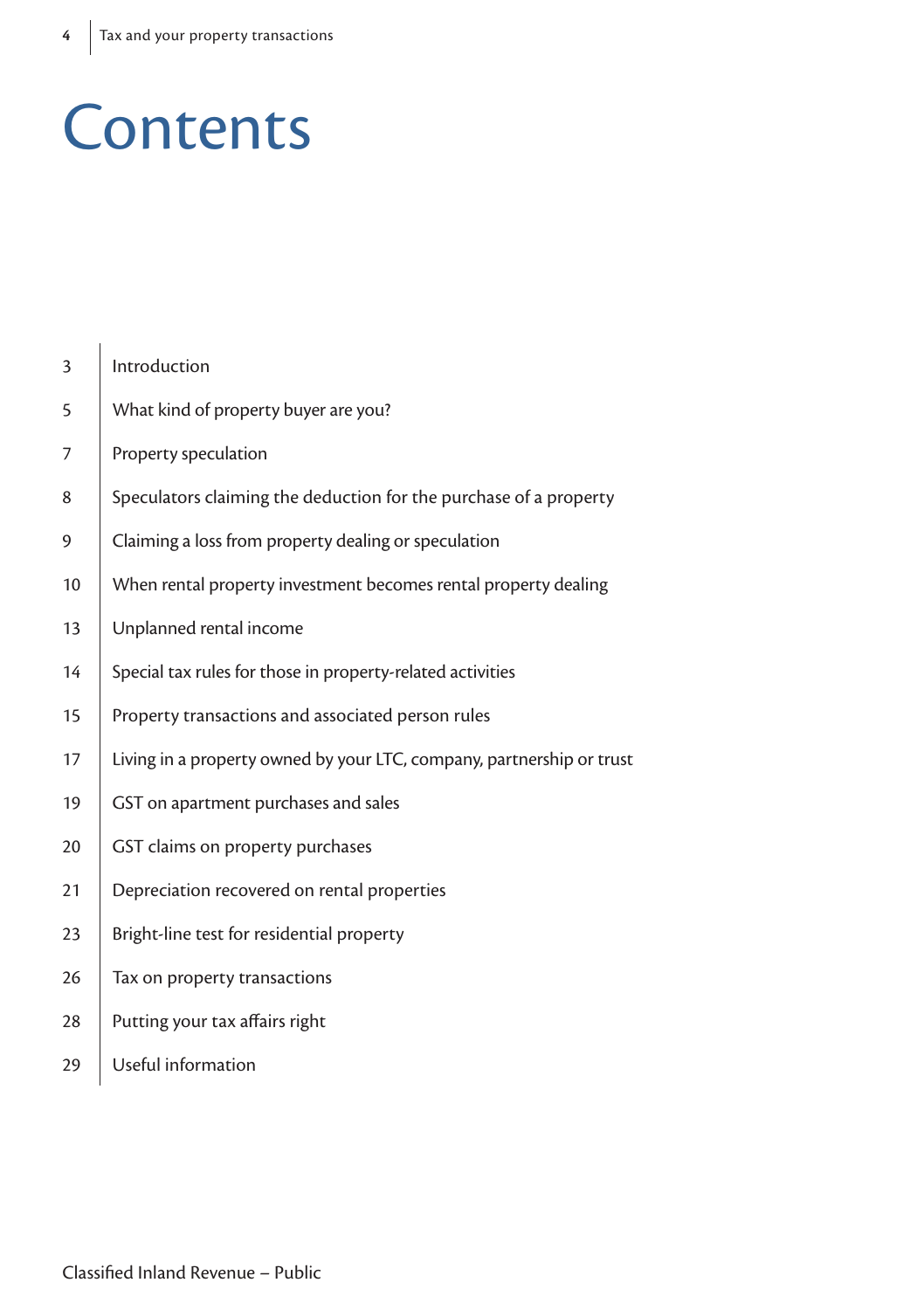# What kind of property buyer are you?

Property investor is a collective term for property speculators, dealers and investors. However, they're each treated very differently under tax law.

In this guide we refer to **speculators**, **dealers**  and **investors** and the **bright-line test**.

Four main factors can determine your status as a property buyer for tax purposes:

- your intention when you buy a property
- the patterns of your previous property transactions
- your association to a builder, property dealer or developer
- the bright-line test for residential property.

**An investor** – buys a property to generate ongoing rental income and not with any firm intention to resell it. The property is a capital asset and any profit or loss from selling the property is capital and not taxable (apart from clawing back any depreciation, which is now recoverable).

The rules may be different if you've been associated with a person or entity involved in the business of building, dealing, developing or subdividing land.

However, if you purchased the property on or after 1 October 2015 and sell it within two years the sale may be taxable.

**A speculator** – buys a property always intending to sell it. The property is treated like "trading stock" and any profit or loss from selling the property is taxable. Speculating can be a one-off purchase and sale of a property. Speculators may also receive rental income from the property before they sell it.

**A dealer** (also referred to as a trader) – similar to a speculator buying properties for resale. The difference is there's an established regular pattern of buying and selling properties.

The category you fall into isn't determined by what the property is called or how the activity is described. For example, it may be marketed as a "rental investment" with strong "capital gain" potential, but your firm intention or prior pattern is the factor that determines its tax treatment if you're involved in or associated with someone in the business of building, dealing, developing or dealing with land.

It's important to note that only one of your firm intentions needs to be resale for you to be potentially classified as a speculator or dealer. For example, buying a property as an "investment" with a plan of holding it for now and selling it in a few years would likely put you into the speculator or dealer category. Simply renting a property doesn't automatically exclude you from paying tax on the sale. Investors, dealers and speculators may all rent out their properties from time to time.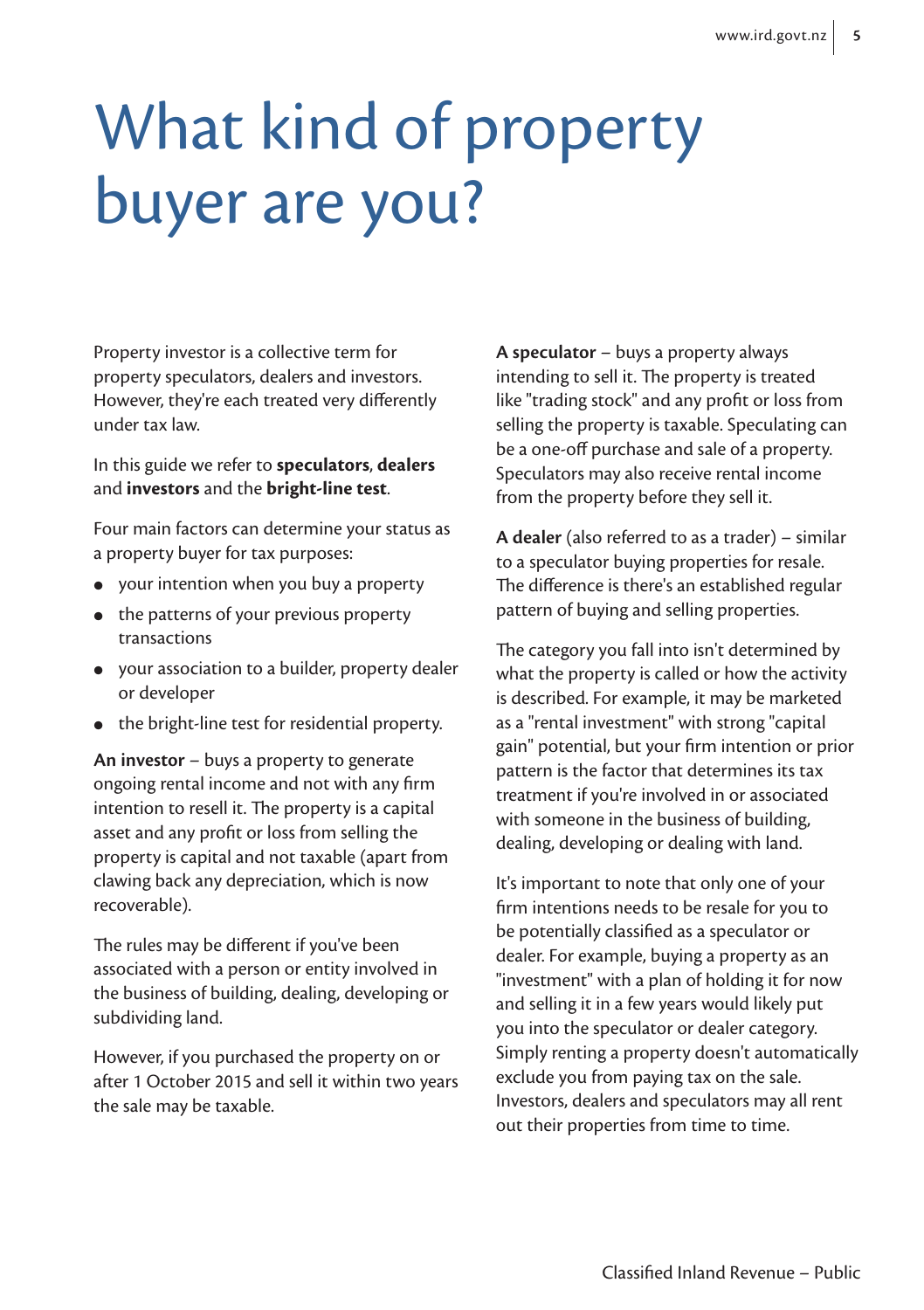Under the bright-line test, any purchase and sale of a property within two years may be taxable, even if it's not taxable as part of your property business.

Understanding your property investment strategy will help you decide your status. For example, the "buy and hold" approach most likely means you're a property investor for tax purposes.

Or there's the "buy and flick" strategy. This approach most likely means you're a property speculator or dealer for tax purposes.

Investors investigate and analyse future revenue streams, and any gain made on the sale of the property is incidental. Their investment is soundly based on a return from the rental income.

Property dealers or speculators try to predict the property's future price movements because that's what the deal rests on. Any rental income is secondary.

Your status may differ between properties and it may change over time as the property market rises and falls. You may have bought a property described as a good investment when your intention was actually related to property trading.

If you're not clear about your reasons for buying a property, and any possible tax issues involved, read our guide *Buying and selling residential property (IR313)* or talk to a tax professional.

### **Bright-line test for residential land**

If you buy a property on or after 1 October 2015 and sell it within two years, you may now have to pay tax on any profit, no matter what your reason was for buying the property. This is called the bright-line test for residential land. For more information see page 23.

If your property isn't taxable under any of the information in pages 7 to 22 it may still be taxable under the bright-line test for residential property, see page 23.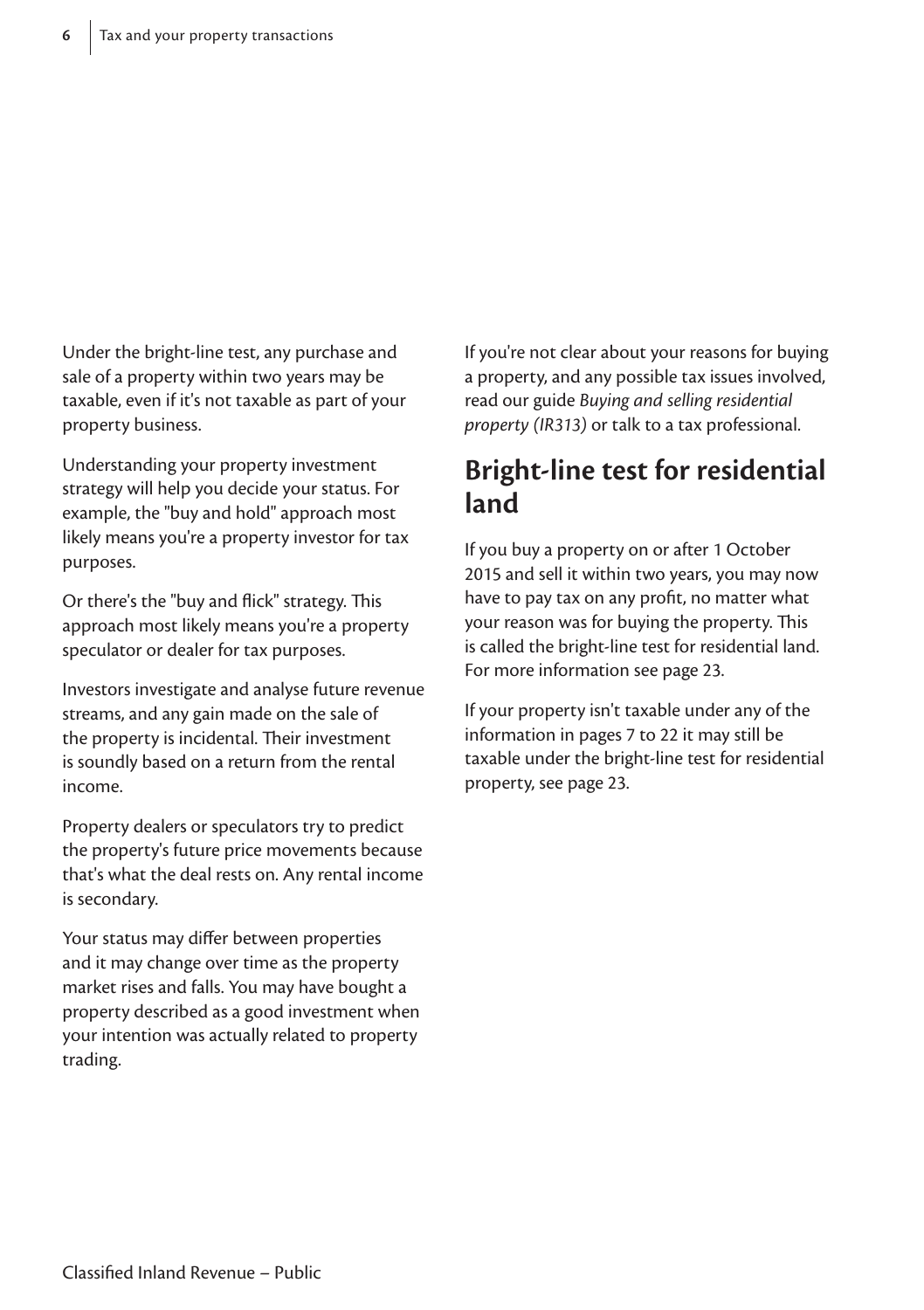## Property speculation

If you're buying and selling property other than a private family home, we recommend you get advice from a tax professional.

You might think profits from selling property are always capital gains so you don't have to pay tax on them. But this isn't always true. If one of your reasons for buying a property is to resell it, whether you live in it or rent it out, you're speculating in property and your profit is likely to be taxable. And, if you sell that property at a loss, the loss may be tax-deductible.

## **Your family/private home**

Buying and selling your family/private home usually has no tax consequences.

If you buy a family home intending to resell it, and do this regularly to earn income or you have a regular pattern of buying and selling your family home, this could be seen as property dealing or speculation for tax purposes.

## **Holding onto a property for capital gain**

If you buy a property with the firm intention of resale, it doesn't matter how long you hold it – the gain on resale will be taxable (and any loss may be tax-deductible).

For example, you buy a property with a firm plan to resell it for a profit. The property market falls and you decide to hold onto it instead. You rent it out for 15 years and then sell it when the prices are again rising rapidly. Any gain on that sale 15 years later is likely to be taxable.

## **Number of properties to be considered taxable**

There's no set number of properties you can have before they become taxable. In some cases the first property bought and sold may be taxable if you bought it for resale. In other cases there could be a number of factors, such as having a regular pattern of buying and selling property, before property income is taxable.

The factors looked at will vary because each taxpayer's circumstances are different. For example, buying one property every two years may be considered a regular pattern for one individual and not another.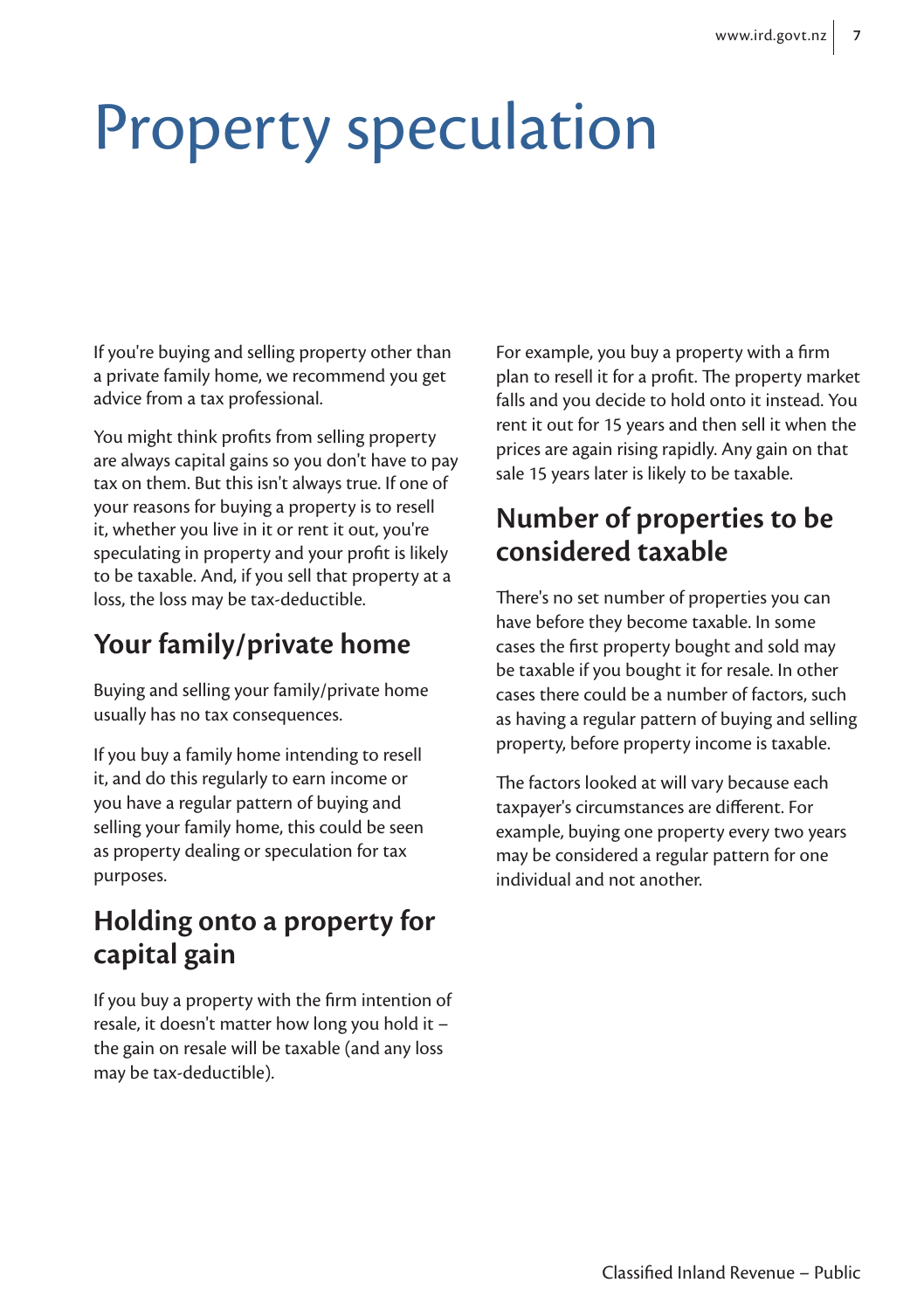# Speculators claiming the deduction for the purchase of a property

### **Income tax**

For income tax, the purchase price is treated like trading stock, except the purchase price may only be claimed in the same income year as the resale of the property.

## **GST**

If you're in the business of property speculation and you're registered for GST for that activity, you're entitled to claim GST on the purchase of properties used in your property speculation activity.

For more detail, read our *GST guide : Working with GST (IR375)*.

Some confusion can arise when GST is claimed on the first property purchased for speculation. This is because you usually have to demonstrate a regular and continuous activity. Often, buying a single property won't satisfy this test.

There may be times when you can't claim GST on a property – see page 20.

If your intention at the time you buy a property is to resell it, talk to a tax professional about any tax consequences. You may need to file an *Individual tax return (IR3)* and declare any profit from the sale as income, or work out the tax implications if you sell the property at a loss.

If you think you should have paid income tax on the sale of a property but didn't, please read our guide *Buying and selling residential property (IR313)* or get advice from a tax professional.

And if you've filed an incorrect tax return, it's best to tell us about it. Please read our guide *Putting your tax returns right (IR280)* to find out how to make voluntary disclosures.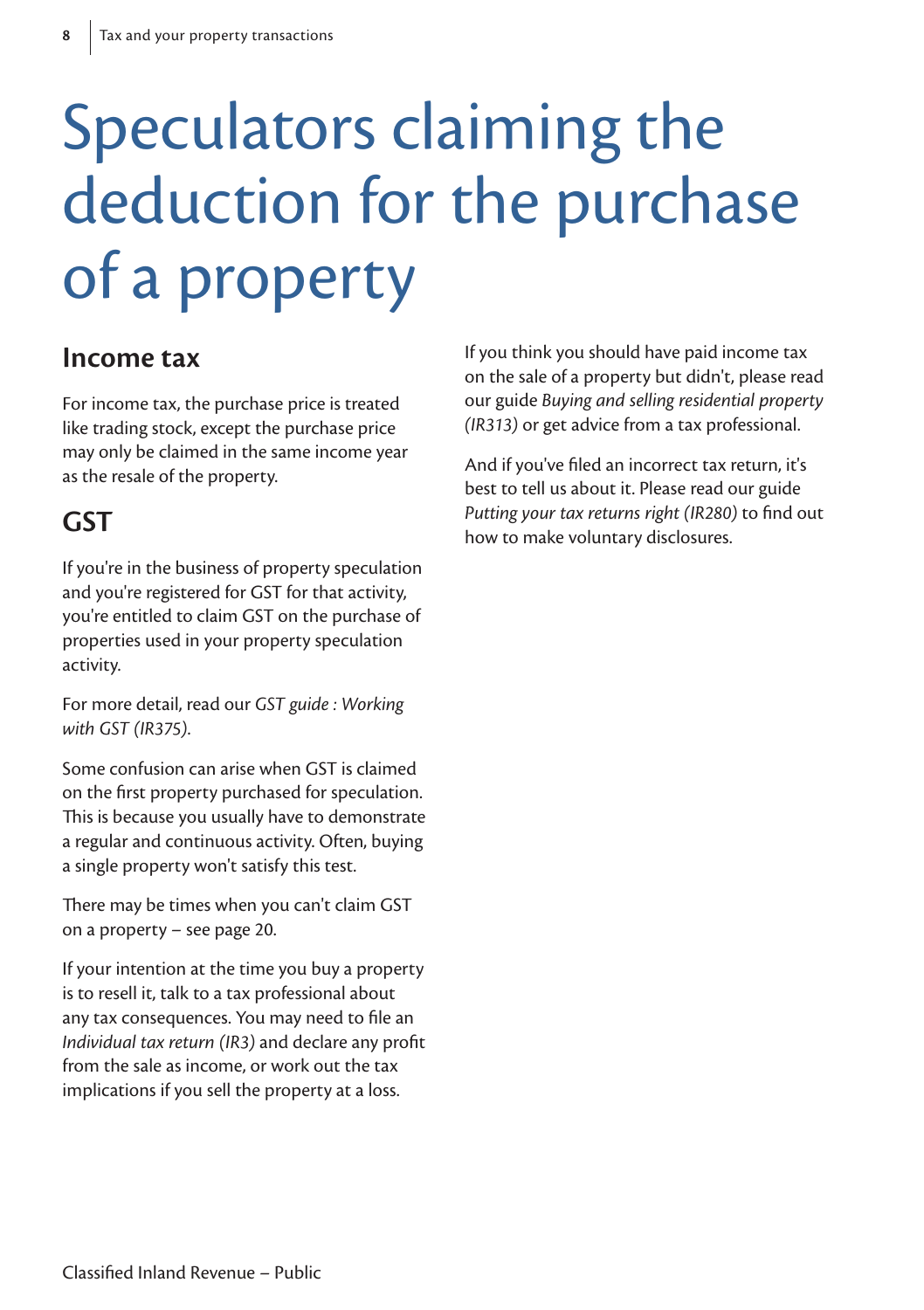# Claiming a loss from property dealing or speculation

Working out if you can claim a loss from a property transaction is similar to working out if a profit is income or not.

If you're a speculator and buy property with the firm intention of selling it, but then make a loss on it, the loss is likely to be tax deductible. You'll need to take into account other general rules covering the deductibility of expenses or losses. You can only claim the loss on a property when you sell it.

If you're a dealer, the loss is also likely to be deductible, provided you buy the property for the dealing activity.

Some people, who didn't see themselves as property dealers or speculators when they made profits from their property transactions, may take a different view when they make losses.

However, we don't just look at a one-off transaction when considering losses claimed. We review all your past property transactions to see how the profits or losses were treated for tax purposes.

If you're considering claiming a loss on a property transaction, we strongly recommend you talk to a tax professional.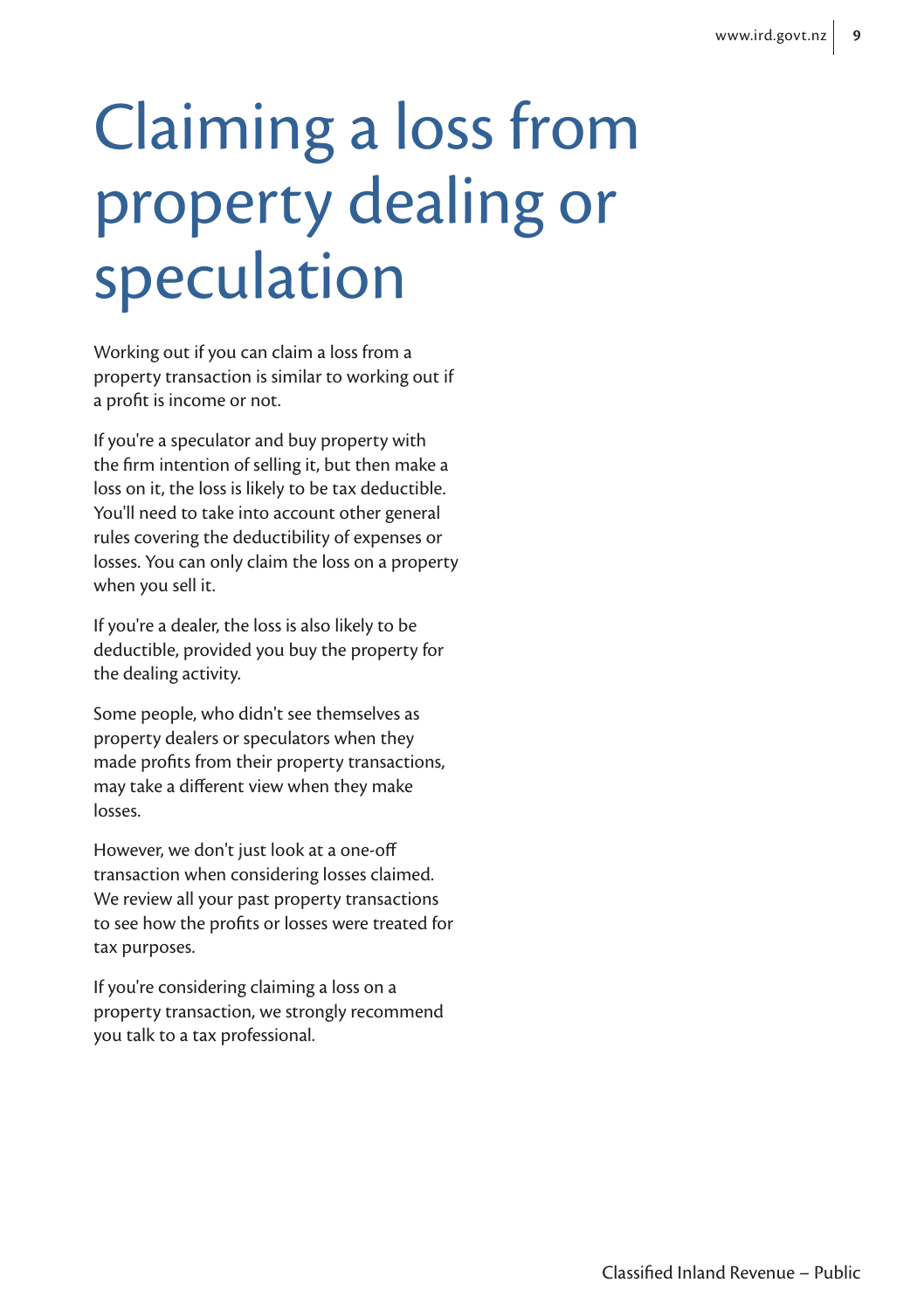# When rental property investment becomes rental property dealing

Owning rental property doesn't automatically exclude you from paying tax when you sell it.

Depending on the reason you bought the property or on other factors, like carrying on a property-related business, you may be a speculator or dealer.

When housing prices are on the rise, "get rich quick" property schemes are often described as property investment, when they're really property dealing or speculating schemes.

Some property schemes are described as producing capital gains, which aren't taxable, rather than producing income, which is. You need to consider several factors to work out if profit from property sales is capital gains or income:

- your intentions when you bought the property
- what you actually used the property for
- if you have a regular pattern of buying and selling property
- who you're associated with.

If you change from investor to dealer your tax situation changes too. Properties bought before this change may not be affected.

### **Different outcomes**

An investor buys a rental property to generate rental income.

A dealer or speculator buys a rental property with a firm intention to make a gain from the increase in its value.

A dealer is anyone with a regular pattern of buying and selling properties. This includes rental properties.

To be a speculator, you need buy only one property, firmly intending to resell it.

Investors pay income tax on their net rental income but generally, not on the eventual sale proceeds of the property.

Dealers and speculators must pay income tax on any gain they make from reselling their property. If they have a loss, it may be taxdeductible. They must also pay tax on the net rental income they may earn from the properties.

If you're counting on the rental of your property to provide a positive return on your investment (even if expenses may at first be greater than the rent you get), you're likely to be an investor. But, if you buy a property intending to resell it, or if you intend to sell it after making improvements to it, you're likely to be a speculator. Renting your property temporarily doesn't change your tax treatment either – you're still a dealer.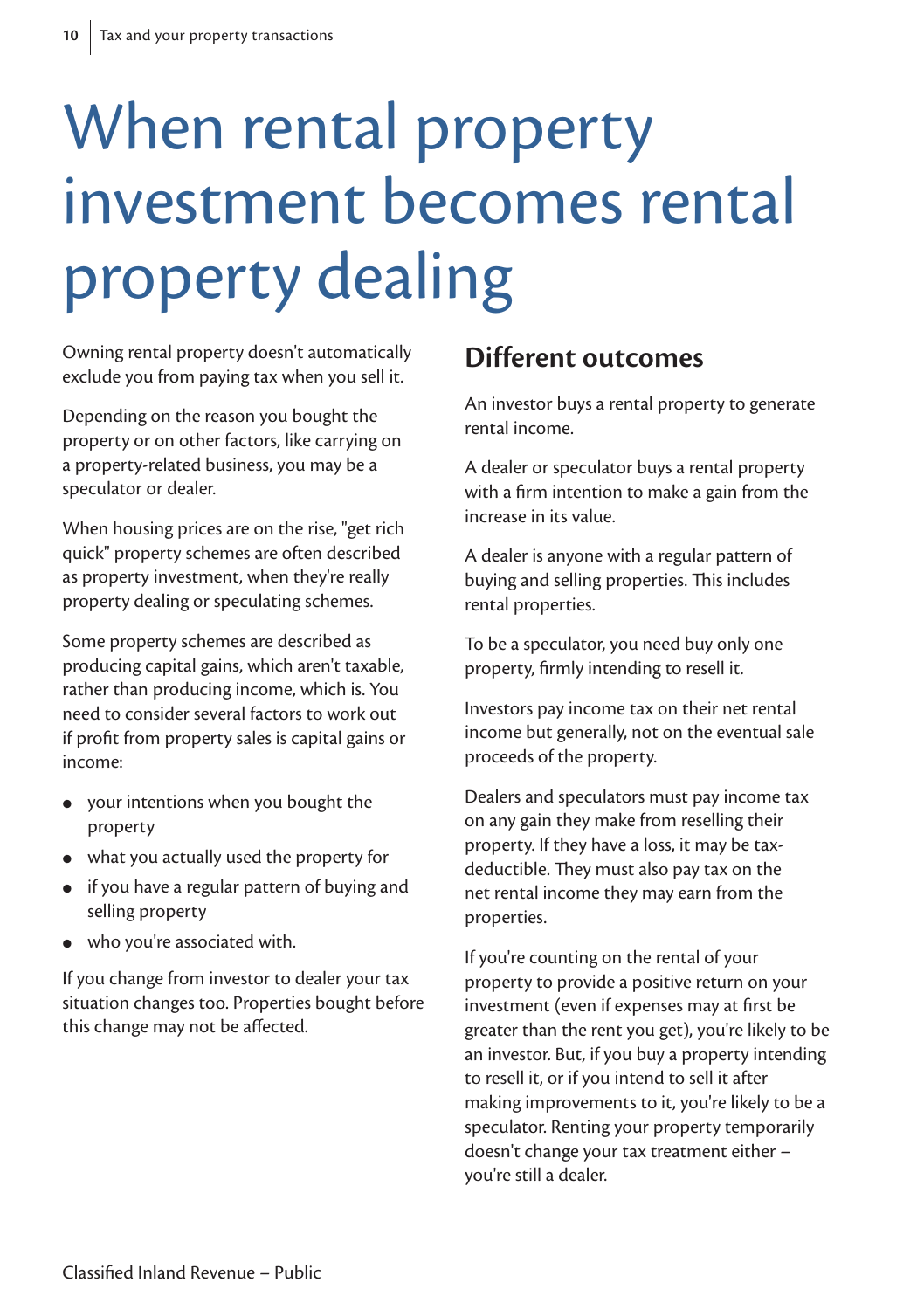### Still can't decide?

Ask yourself, "Is the property going to give me a return on my investment, or will it only give me a positive return when I sell it at a profit?". You may receive some income from renting the property but if, from the outset your real reason for buying the property was to sell it at a profit, you're a speculator.

Some investors may find the returns from buying and selling rental properties are much higher than the actual rental income those properties can provide, so they switch from being investors to dealers.

If you start dealing in rental properties, any profits on your sales from the time you become a dealer are taxable.

This probably won't affect the sale of any rental properties you owned before becoming a dealer, assuming you bought them to provide rental income, not for resale.

### **Special rules for dealers and builders**

Properties sold as part of a property dealing or building business are taxable in the same way trading stock of a business is.

Property dealers and builders (and those associated with them), should also take extra care when dealing with properties that weren't bought as part of their business activities if those properties are sold within 10 years.

Once you're a dealer (or associated with one), special rules apply. Any profit may be taxable if you own any properties whether or not for the purpose of dealing, and:

- sell any property that is part of the assets of the activity of dealing, or
- sell any other property within 10 years of buying it.

This applies to all properties you buy from the time you begin dealing to the time you cease dealing, and includes rental properties.

There are exceptions for some private residences and business premises.

Rental properties don't qualify as a business for this exclusion.

### **Depreciation**

Changing from rental property investment to rental property speculation or dealing can also affect depreciation on your properties. Rental investors can claim annual depreciation on the cost price of their property buildings, fitout and furniture, but investors who hold property as trading stock can't claim annual depreciation – see page 21.

#### *Note*

From the 2012 income year you can no longer claim depreciation on rental property buildings.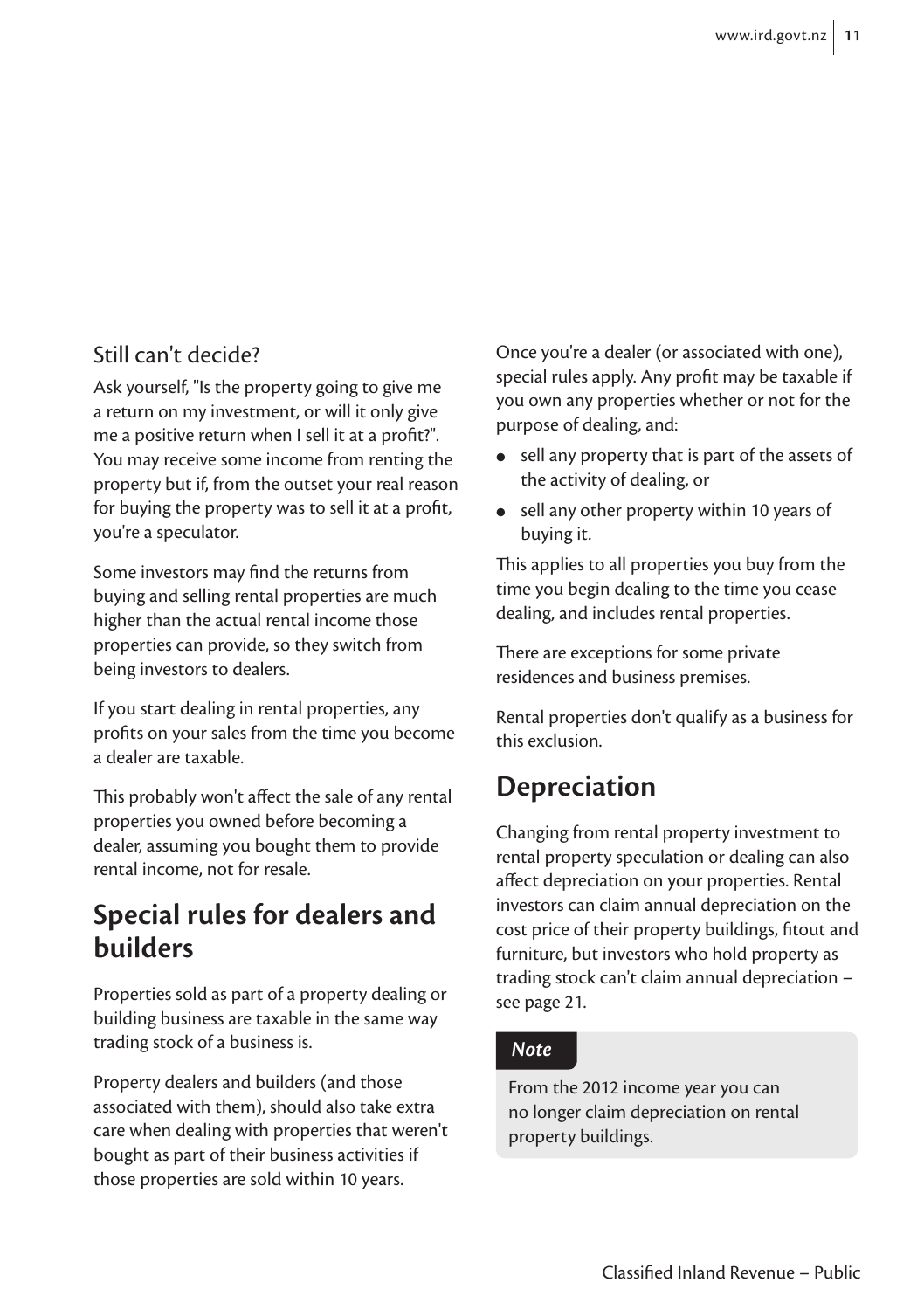## **Switching back to property investment from speculation or dealing**

Properties you bought as a dealer, builder or developer are treated like trading stock and are taxable when you sell them, regardless of any change in your status.

For example, if you buy a rental property when you're a dealer but decide to hold it and rent it during a market downturn, any later gain on the sale will still be taxable, even if you're no longer a dealer.

If you intended to resell your rental property when you bought it, talk to a tax professional. You may have to file an *Individual tax return (IR3)*.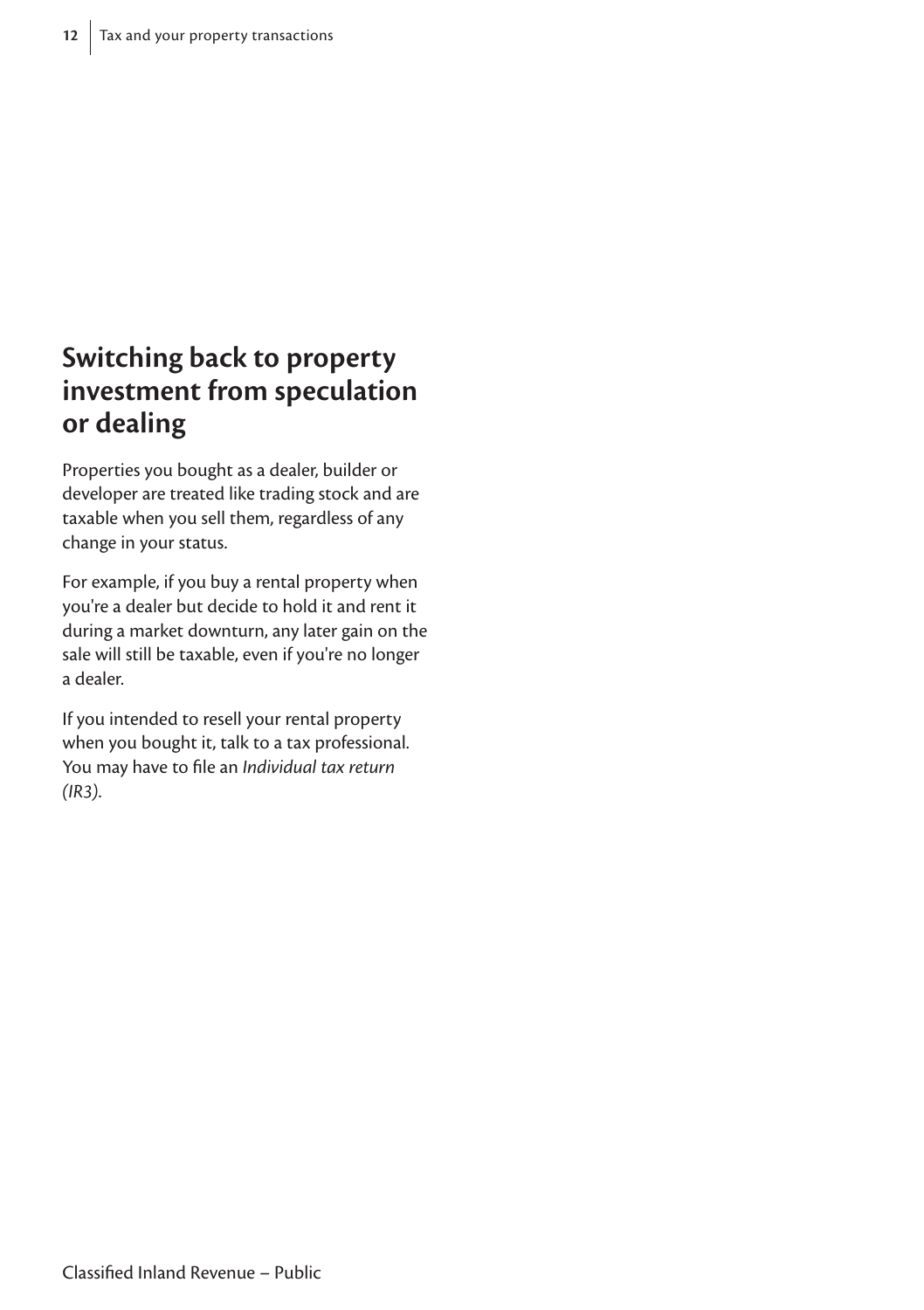# Unplanned rental income

As a speculator or dealer, you may decide the time isn't right to sell a property, so you rent it out instead. If you do this, there are implications for income tax, and GST (if you're registered).

### **Income tax**

You'll have to include rental income in your income tax return. You may claim costs or expenses associated with the rental. See our *Rental income (IR264)* guide for more detail.

## **GST**

GST-registered speculators or dealers, who claim a GST refund on the property when they buy it and then rent the property to a residential tenant, need to make an adjustment in their GST return to reflect this.

If you buy a property for the principal purpose of making taxable supplies (in this case, property dealing/speculation, or commercial rents), but then use it for another purpose other than making taxable supplies (eg, residential rental), you must make a GST adjustment.

For details about making adjustments, see page 18 of our *GST guide (IR375)*.

We advise you to talk to a tax professional before renting out your property if it's a part of your normal dealing, especially if you're a first-time renter.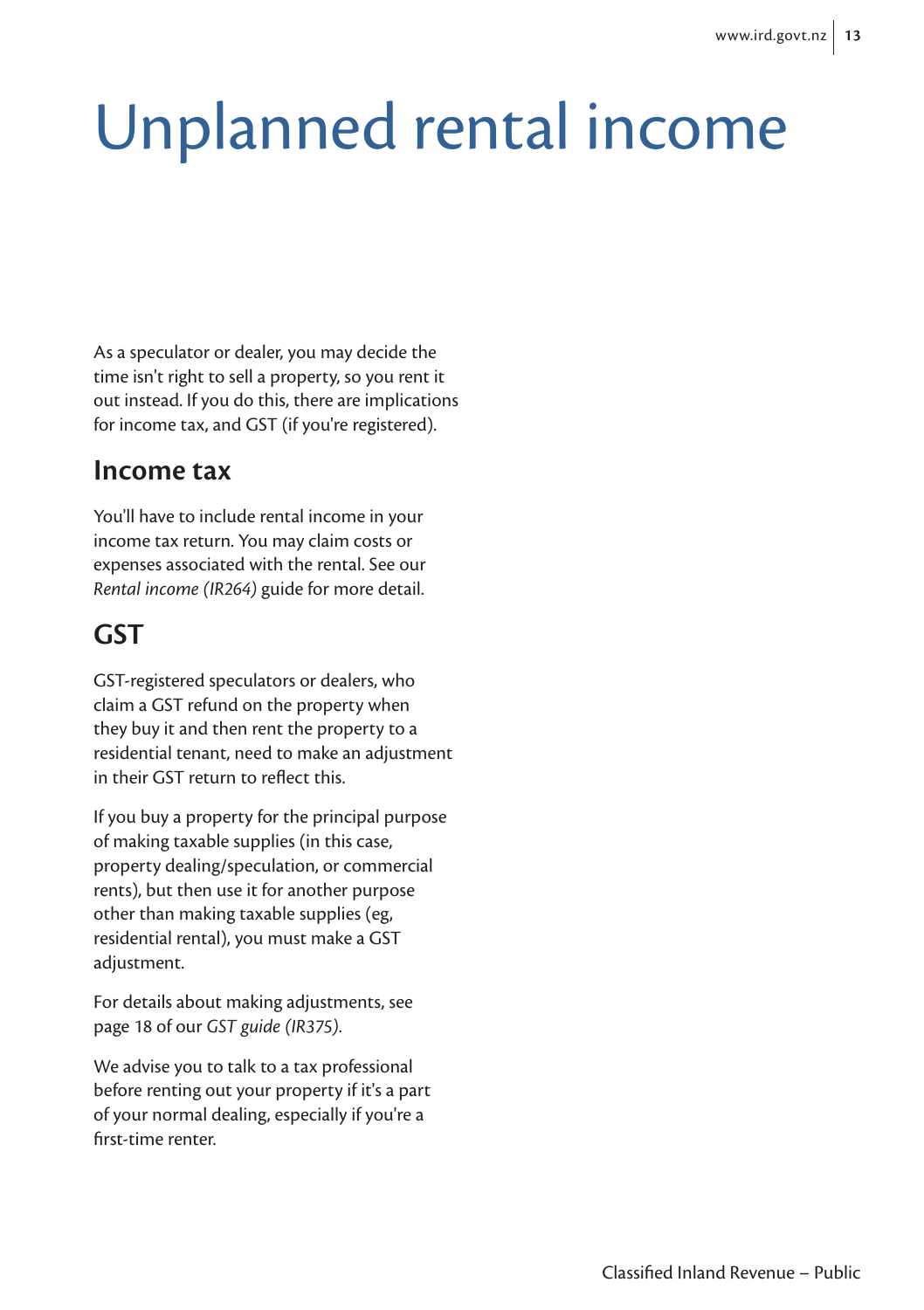# Special tax rules for those in property-related activities

Special tax rules may apply to you if you own property and you or an associate are involved in dealing in land, building and construction work, or in subdividing or developing land. For example, the amount of time you've owned your property becomes an important consideration for tax purposes.

Any profit from a sale maybe taxable if you or an associated person undertake any of the above activities and:

- sell any property that is part of the assets of the activity of dealing, building etc, or
- sell any other property within 10 years of buying it or (for builders) completing improvements to it, that was not used in your business.

These rules may apply to any properties bought during the period of your property-related business activities, even if you sell a property after you cease these business activities.

There are exceptions to these special rules, eg, where the property you sell was used primarily as your family/private home, or if you used it as your business premises, other than for rental activities.

### Example

Trent started buying and selling residential houses in 2008. By the end of 2008, he had established a regular pattern of buying and selling and was a dealer for tax purposes.

Trent co-owns Trent Rentals Ltd, a company that buys residential rental investment properties. In January 2010 the company buys a rental property to hold and rent. In December 2014, rentals in the area are falling and it sells that property. Income tax would not normally be due on the profits from the sale, because the company bought it as an investment. But, because Trent Rentals Ltd is associated with Trent, who established himself as a dealer before this property was bought and it was sold within 10 years, Trent Rentals Ltd must pay tax on the sale regardless of the company's original intention to hold it as a rental investment.

To understand the special tax rules that apply when you or an associate are dealing in property related activities, we strongly recommend you talk to a tax professional. You should get advice before selling any property you have held for less than 10 years, if it isn't part of your or your associate's business.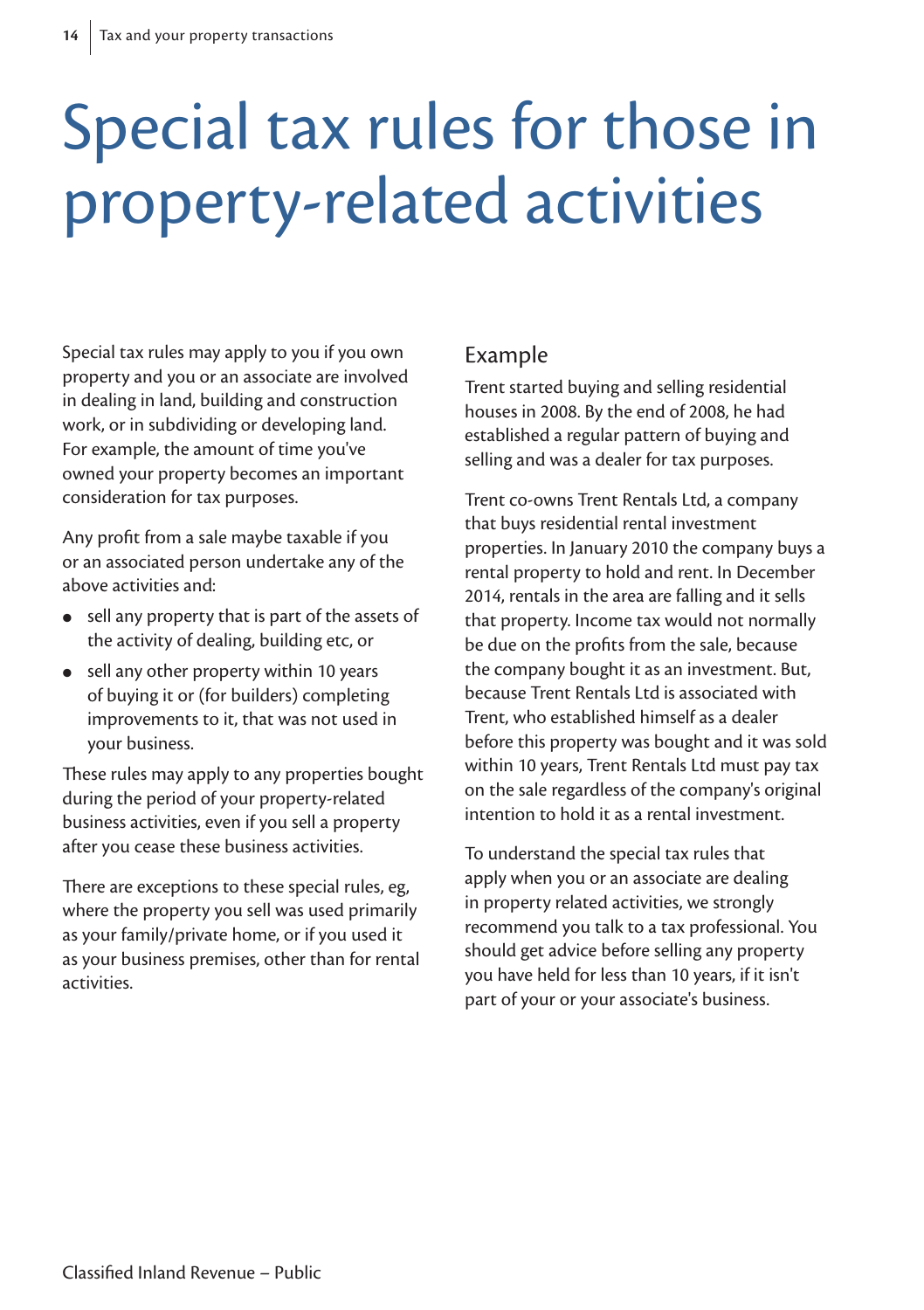## Property transactions and associated person rules

If you have an association with people in certain property-related industries, there may be a tax impact on all or some of your property transactions, even if you're not personally a property dealer, developer or builder.

These impacts could mean the difference in the gain from the sale of a property being treated as taxable income or as a non-taxable capital gain.

The example on page 16 shows how the associated person rules could affect you when you wouldn't have even considered such an association. So, if you're considering investing in property or selling your private residence, it's important you talk to a tax professional. Particularly if you think there is any possibility of an association applying to you.

Associated person rules may make a property sale taxable when there's an association with:

- a property dealer when the property was bought
- a property developer when the property was bought
- a builder when significant improvements started on a property.

#### *Note*

Associated person rules changed for land acquired on or after 6 October 2009, widening some associations.

### **How individuals can be associated**

There are a number of tests used to work out if two persons are associated for land transactions.

Under the basic rules you are, for example, associated with:

- your spouse, civil union or de facto partner
- your children (under 20 years old)
- a company you hold 25% or more market interest in (company and individual test)
- a company your spouse or children hold 25% or more market interest in (the aggregation rule)
- a company where the combined holdings under all these rules totals 25% or more market interest in (the aggregation rule)
- a partnership, if you're a partner.

If you're a trustee you're associated with:

- any settlor of the trust (and vice versa)
- a trustee of another trust where the trusts have a common settlor
- a person with power to appoint or remove a trustee.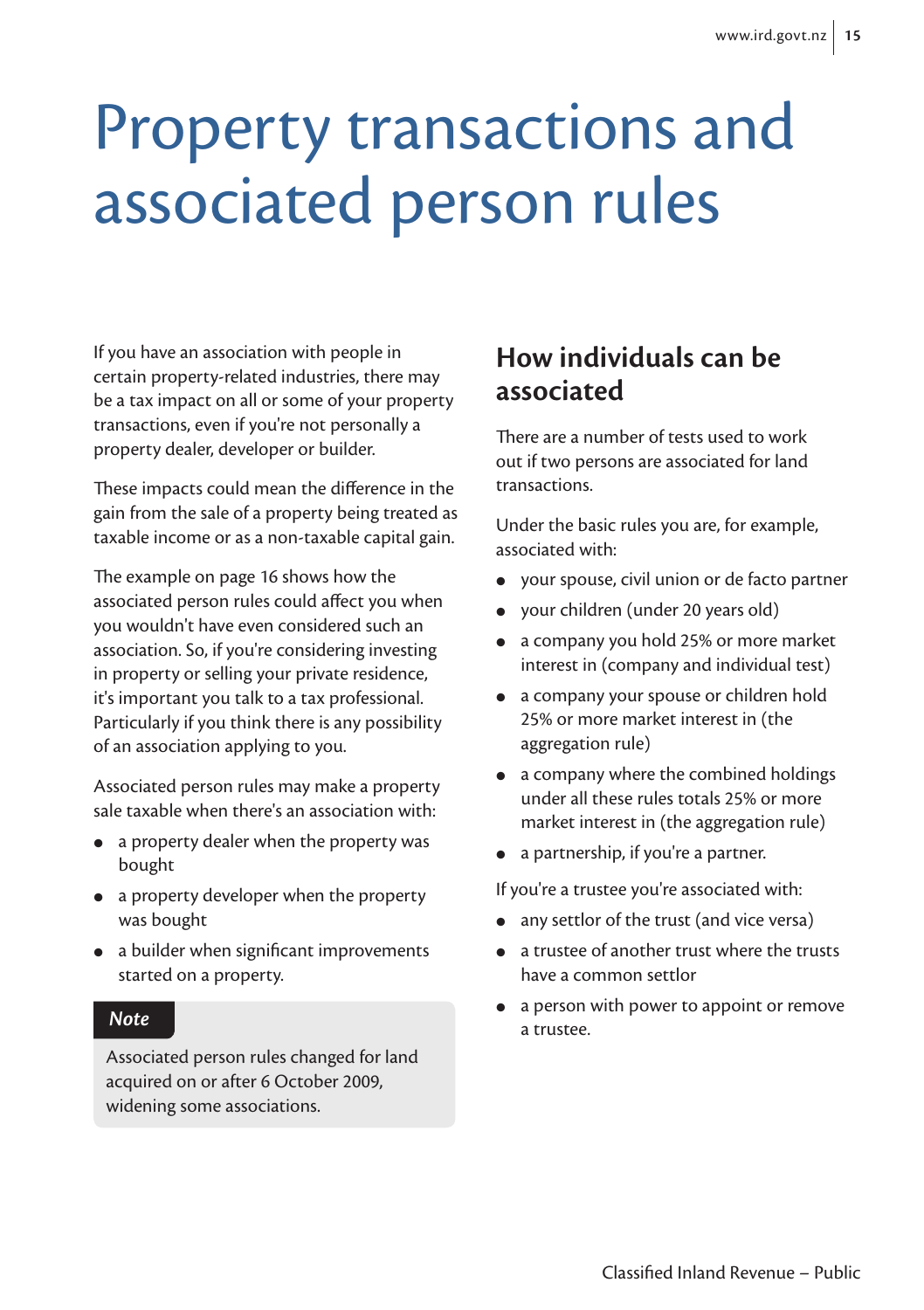## **Extended associations**

You can be associated to a third person, where you're already associated to a second person under the above rules, and that second person is associated to the same third person under a different rule from the rule that associates you to the second person.

This is called the "tripartite" test and usually means that if person A is associated with person B, and B with C, person A is also associated with person C. There are exceptions, particularly in relation to the company tests, so it's important to talk to a tax professional if you're in doubt.

#### Example

Kim is married to Bruce, a property developer. Kim is settlor and trustee of a trust, which owns all the shares in Kim's family company.

So, Bruce is associated to Kim under the two relatives test. Kim is associated to Kim's trust under the trustee and settlor test.

Bruce is now also associated to Kim's trust because of his association to Kim as spouse and Kim's association to the trust as settlor.

Bruce is considered to hold what Kim's trust holds, which is 25% or more of Kim's company. So, Bruce is associated to Kim's company.

Any land transactions Kim's company makes would be treated as if it were being made by a property developer (Bruce's occupation).

For more information on the associated persons rules read *Tax Information Bulletin* Part II, Vol 21, No 8 (October/November 2009).

You should talk to a tax professional if you think any of the association rules may affect you.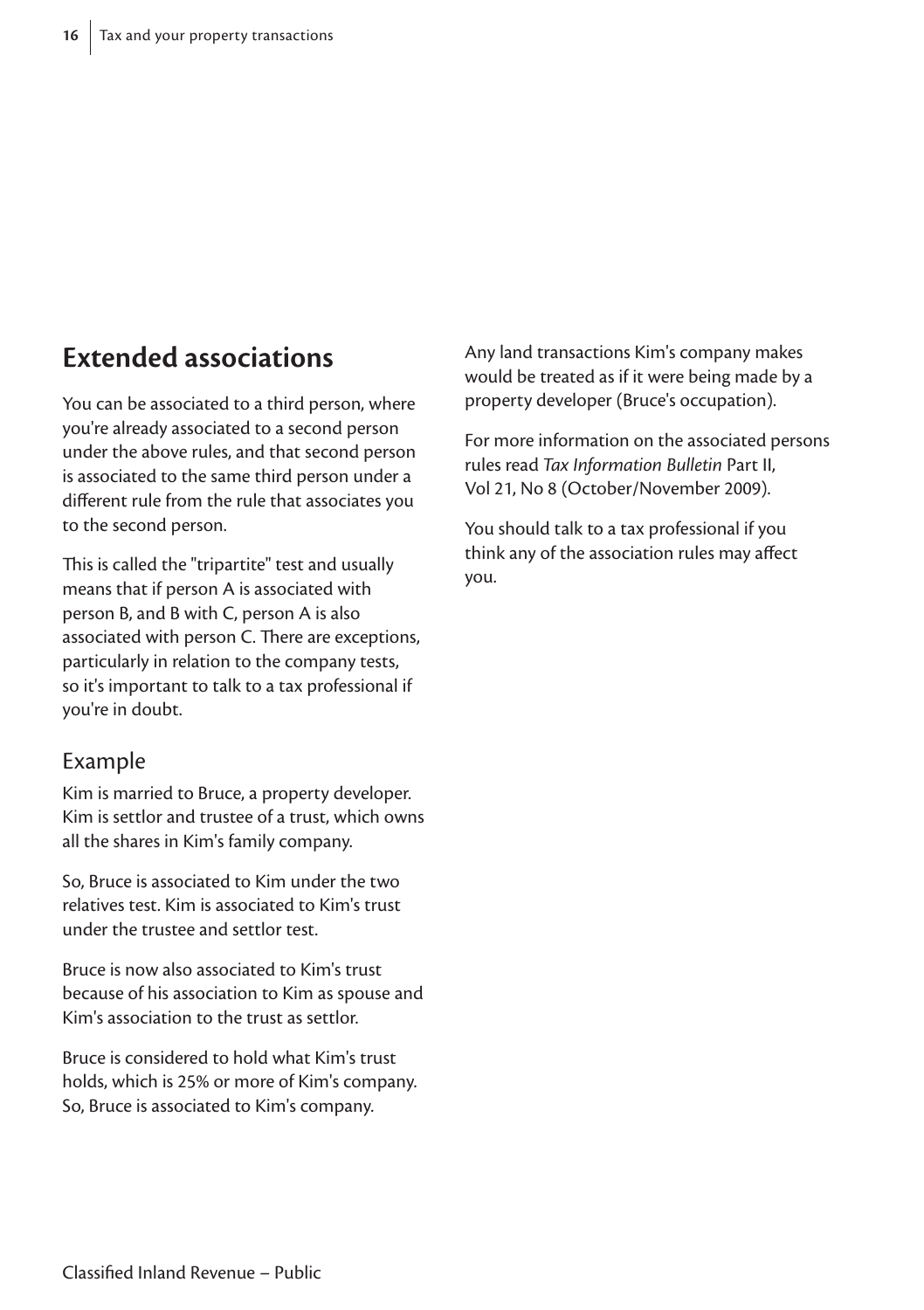# Living in a property owned by your LTC, company, partnership or trust

Some people buy or transfer a family home using a limited liability company, such as a look-through company (LTC) or trust or partnership, including a limited partnership. This guide focuses on LTCs but the information applies equally to trusts or partnerships.

Using an LTC for residential rental investment can be a perfectly valid structure. However, we consider some LTC arrangements are made to avoid tax.

Problems arise when an LTC buys an LTC shareholder's family home, and shareholders continue to live in the home and claim deductions (eg, interest, insurance, rates and maintenance) for the property. In most instances this is considered tax avoidance.

Expenses in relation to your private residence, whether owned by you, a company in which you're a shareholder, a trust in which you're a beneficiary or a partnership you're a partner in, are not deductible.

You may think that if you continue to pay market rent to the company you can continue to claim these LTC expenses against your income. However, we may still consider the arrangement to be tax avoidance.

### Penalties might apply

Tax avoidance carries penalties of up to 100% of the tax shortfall, and in some cases, such as deliberately misleading Inland Revenue about how the arrangement is set up, there's a shortfall penalty of 150% for tax evasion. We may also consider prosecution.

## **Living temporarily in a property owned by your LTC**

From time to time a shareholder will move into a home owned by their LTC which they previously rented to tenants. There may be good reasons why they do this. For example:

- inability to find tenants
- relationship breakdown
- relationships formed with tenants
- renovating or building your own home.

But, if you live in the property and you're a shareholder, you generally can't continue to claim what would otherwise be private expenses.

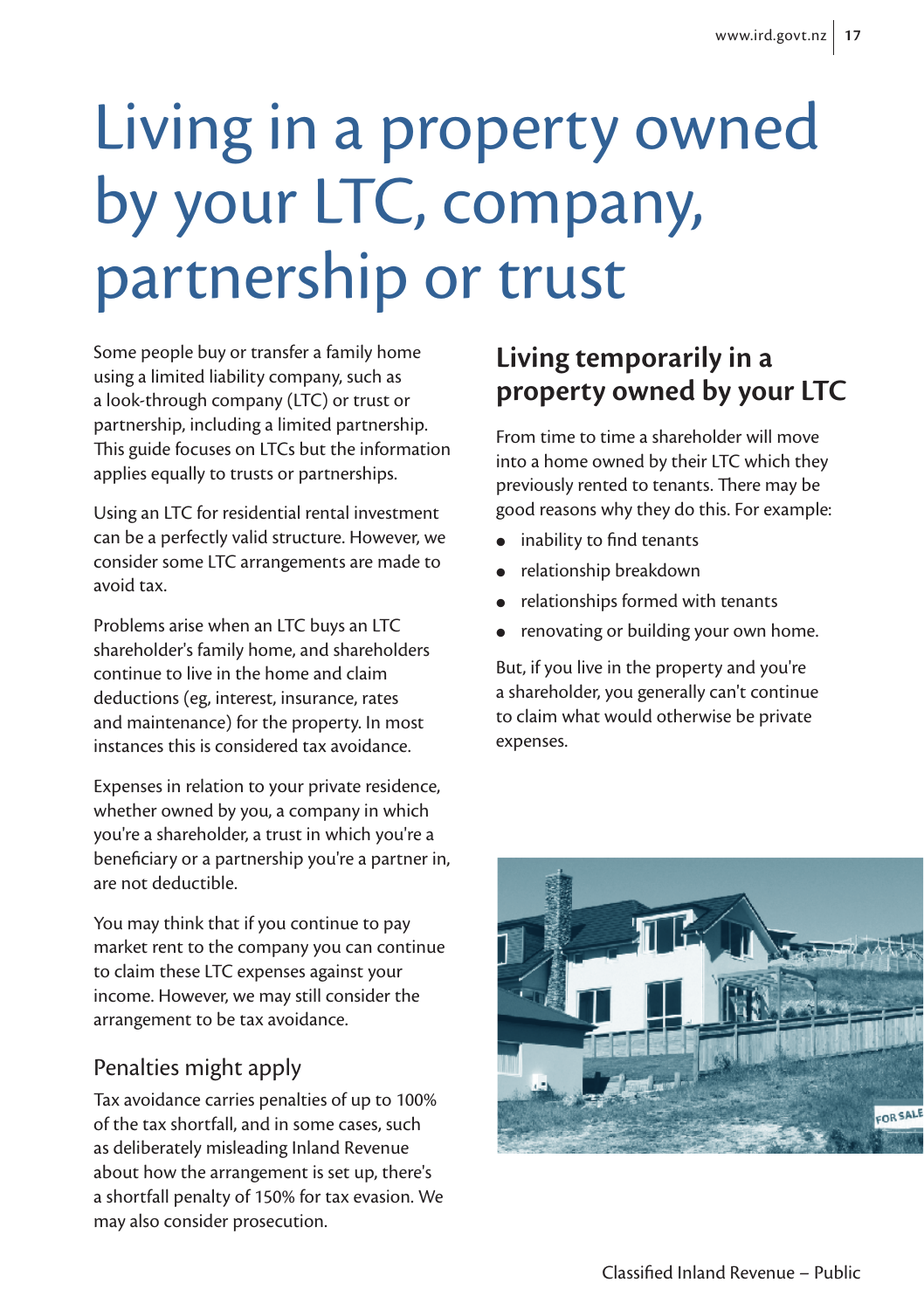Whether or not this structuring and claiming of resulting losses is considered tax avoidance depends on a number of factors. For example, whether the arrangement is permanent or temporary, and whether there are commercial factors driving the decision to live in the property.

## **Living with your tenants in a property owned by your LTC**

The situation around tax avoidance is less clear when both a shareholder/owner and other tenants live in an LTC-owned home. The shareholder/owner's proportion of the expenses is generally not considered deductible. We look at these arrangements on a case-by-case basis.

### **Asset protection**

Some people claim the main reason for holding their personal residence in a limited liability company is for asset protection rather than to minimise tax.

In reality, these structures provide little or no asset protection. For shareholders to make use of LTC losses, they must hold the shares in their own name. The market value of the shares of an LTC company that owns residential investment property is equal to the market value of the property and represents an asset to the shareholder, less the mortgage. A creditor claim equal to the current value of the property is possible.

We look closely at the reasons for such arrangements, but usually disregard the asset protection argument when considering if an LTC arrangement is tax avoidance.

If you're considering setting up an LTC to own your family/private home for tax loss claim purposes, be aware that we consider these types of arrangements to be tax avoidance.

If you're moving into your LTC-owned property over the long-term, consider taking the home out of your LTC.

If you're moving into an LTC-owned property on a temporary basis, be careful not to claim a deduction for private expenses for the period you're in the home.

We strongly recommend you talk to a tax professional with expertise in this area if you're considering any of the above arrangements.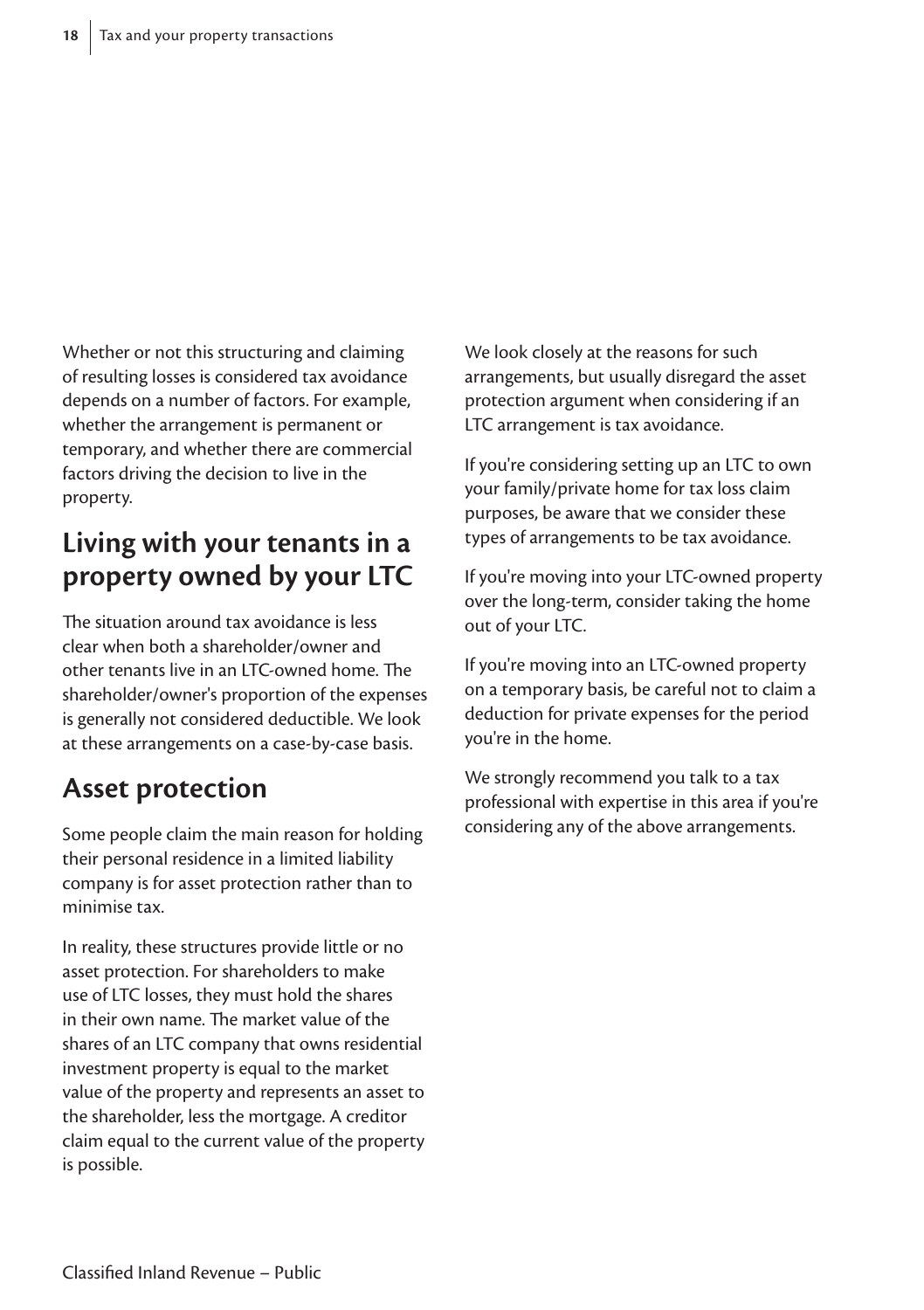## GST on apartment purchases and sales

Why do people register for GST when they buy property, particularly apartments?

If an apartment is being used for short-term stay accommodation (ie, less than four weeks) the rental income may be taxable supplies for GST purposes.

Many apartments are sold as "going concerns" with management leases and guaranteed rental arrangements in place at the time of purchase.

No GST is paid or can be claimed on a property sold as a going concern, provided certain conditions are met, ie, both parties are GST-registered and the management leases and rental arrangements remain in place. The transaction is defined as "zero-rated" for GST. However, the future sale will be subject to GST unless it too is zero-rated as a going concern.

## **Zero rating**

Buying an apartment that's been zero-rated for GST may seem like a good idea because you don't have to pay GST on the purchase price. There's no hassle with tenants because the management company takes care of renting the apartment, and you may also have a guaranteed source of income.

There are conditions attached to this type of transaction. You need to know what they are or you might get an unexpected GST bill.

## **Unexpected GST to pay**

If you sell your apartment with the original or an appropriate replacement management agreement still in place, to a buyer who is also registered for GST, your apartment may still be a going concern. In this case you probably don't have to pay GST on the sale.

But, if you change the apartment use, you may have to pay GST. For example:

- if you or a member of your family move into the apartment
- if you rent it to residential rental tenants.

You may also have to pay GST if you sell your apartment and the original management agreement has expired and you haven't negotiated another lease with them.

We strongly recommend you talk to a tax professional before committing to any property deal involving GST or a going concern arrangement.

For more information about tax on zero-rated apartments, read our leaflet *Thinking of selling your leased apartment? (IR498).*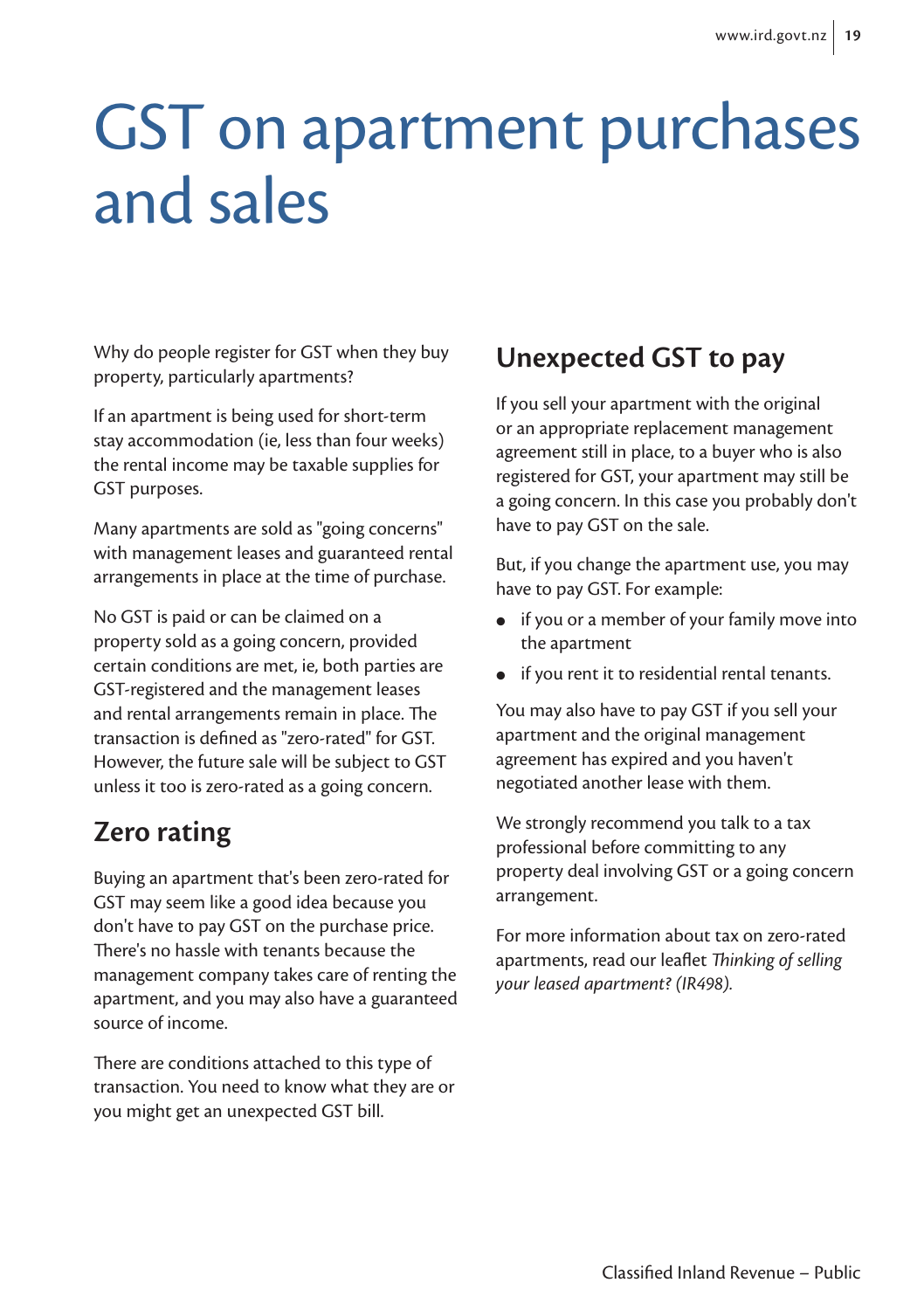## GST claims on property purchases

You must check if GST affects your property transactions in these situations.

 **Buying residential rental properties to rent**

 If you buy a residential rental property as an investor you can't claim a GST credit on the purchase because renting residential accommodation is a GST-exempt activity.

#### **Buying residential rental properties to trade**

 If you buy residential rental property as a dealer you may be able to claim a GST credit when you buy a property. You'll have to include GST in the sale price when you sell that property and pay the GST to us, unless the sale is zero-rated.

### **GST on property sales**

If you claim a GST credit when you buy a property, you'll probably need to include GST in the sale price when you sell that property and pay the GST to us, unless the sale is zero-rated.

Before committing to any property deal involving GST we strongly recommend you talk to a tax professional.

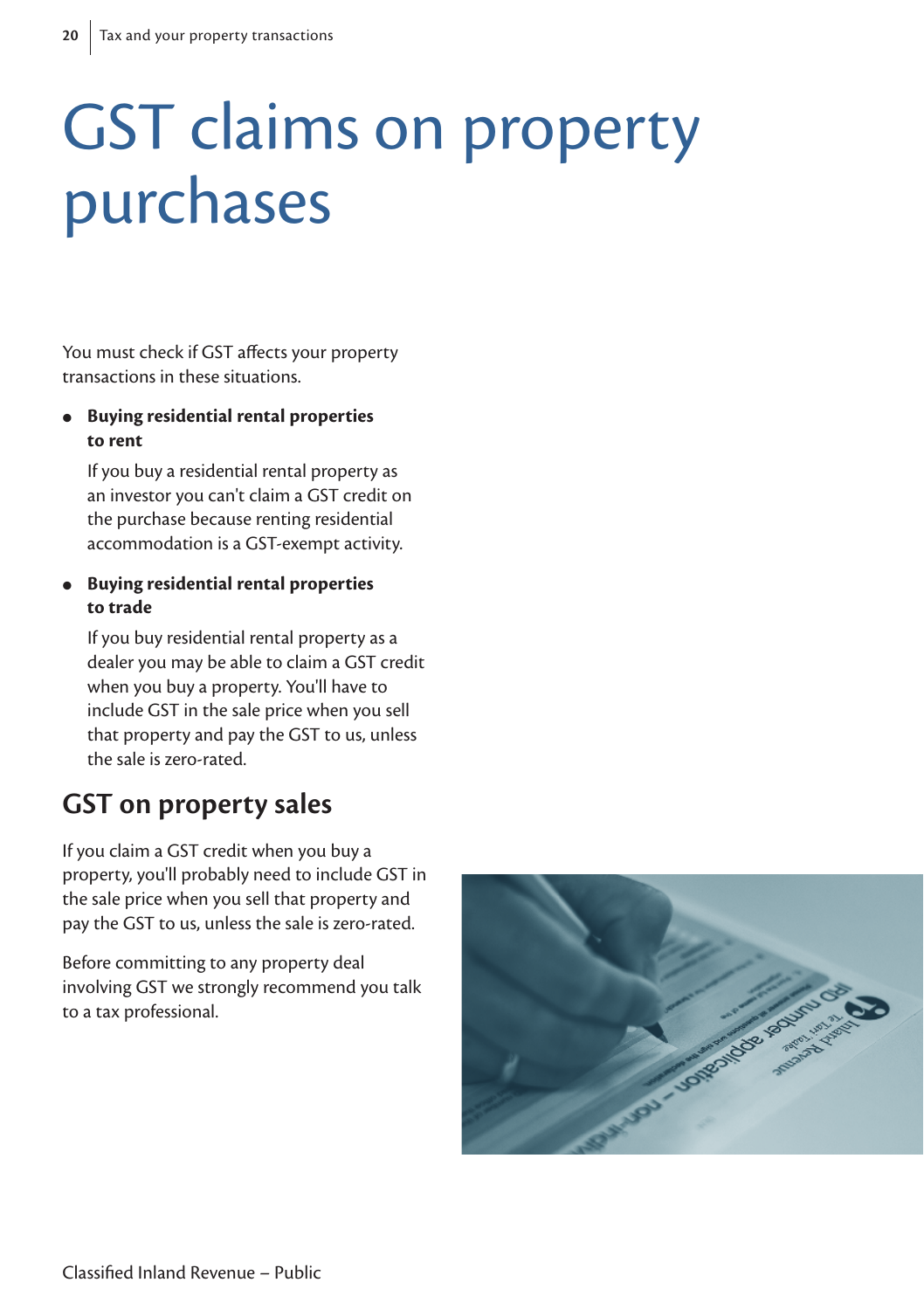## Depreciation recovered on rental properties

Before the 2012 income year you could claim depreciation on a rental property, but if you sell the property for more than the depreciated (book) value, you'll probably repay most (or all) of the depreciation you claimed previously. This depreciation recovery is taxable income.

If you sell the property for less than you paid for it, you may only have to declare a portion of the depreciation you've claimed as income.

| <b>Example</b>                                             |                                       |                                                                                              |  |  |  |  |
|------------------------------------------------------------|---------------------------------------|----------------------------------------------------------------------------------------------|--|--|--|--|
| You buy a rental property for                              | \$400,000 (excluding the land value*) |                                                                                              |  |  |  |  |
| You claim total depreciation of                            | \$20,000                              |                                                                                              |  |  |  |  |
| The property's book/adjusted tax value is                  | \$380,000                             |                                                                                              |  |  |  |  |
|                                                            |                                       |                                                                                              |  |  |  |  |
| Outcome 1                                                  |                                       |                                                                                              |  |  |  |  |
| You sell the property for                                  | \$400,000                             | (excluding land value*)                                                                      |  |  |  |  |
| Difference between sale price<br>and book value            | \$20,000                              |                                                                                              |  |  |  |  |
| Depreciation recovered                                     | \$20,000                              | Include this amount as<br>income in your tax return<br>for the year the property<br>was sold |  |  |  |  |
| Outcome 2                                                  |                                       |                                                                                              |  |  |  |  |
| You sell the property for<br>Difference between sale price | \$425,000                             | (excluding land value*)                                                                      |  |  |  |  |
| and book value                                             | \$45,000                              |                                                                                              |  |  |  |  |
| Depreciation recovered                                     | \$20,000                              | Include this amount as<br>income in your tax return<br>for the year the property<br>was sold |  |  |  |  |
| * Land isn't a depreciable asset.                          |                                       |                                                                                              |  |  |  |  |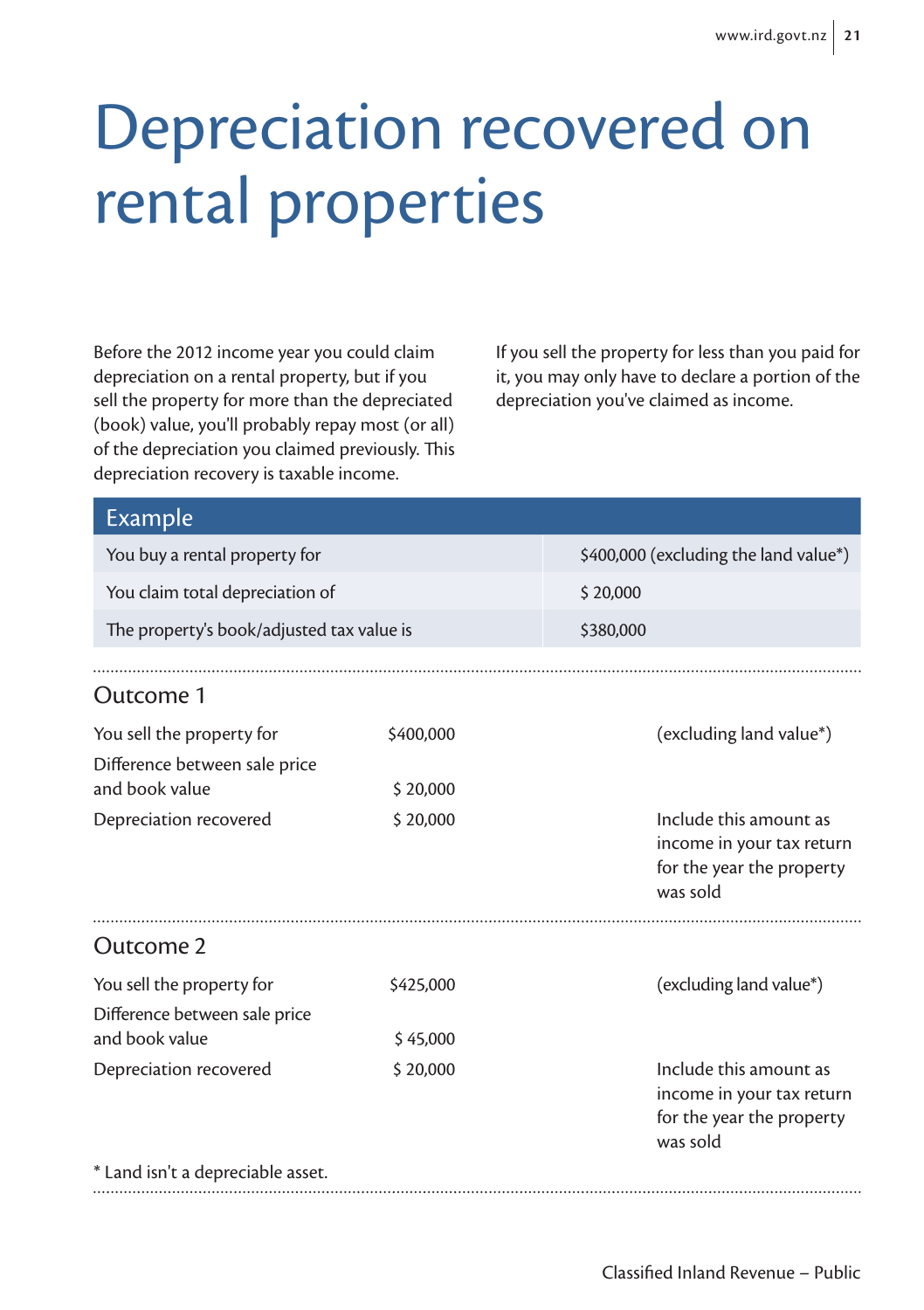| Outcome 3                         |           |                                                                                              |
|-----------------------------------|-----------|----------------------------------------------------------------------------------------------|
| You sell the property for         | \$390,000 | (excluding land value*)                                                                      |
| Difference between sale price     |           |                                                                                              |
| and book value                    | \$10,000  |                                                                                              |
| Deprecation recovered             | \$10,000  | Include this amount as<br>income in your tax return<br>for the year the property<br>was sold |
| Outcome 4                         |           |                                                                                              |
| You sell the property for         | \$350,000 | (excluding land value*)                                                                      |
| Difference between sale price     |           |                                                                                              |
| and book value                    | (530,000) |                                                                                              |
| Depreciation recovered            | Nil       |                                                                                              |
| * Land isn't a depreciable asset. |           |                                                                                              |

If the property is sold, you can only claim depreciation for the months the property was owned in that tax year. You can't claim a loss as a deduction after that.

#### *Note*

You must include any depreciation you've recovered as taxable income when you sell your property. If you don't, you'll be understating your income.

While there's no depreciation deduction for rental properties after the 2012 income year it's important you consider and account for any historical depreciation claimed when you're selling the property. We strongly recommend you talk to a tax professional.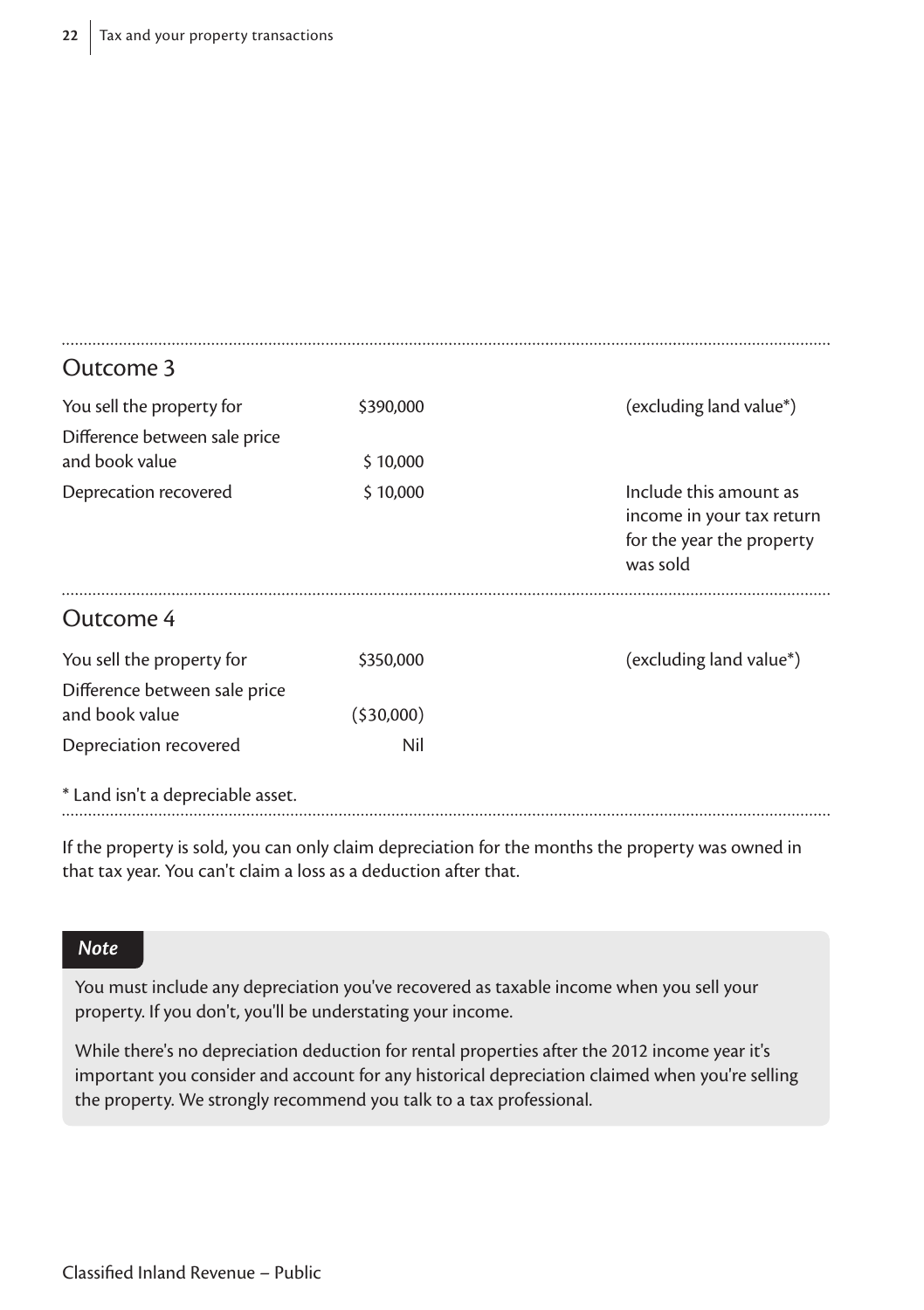# Bright-line test for residential property

In addition to the usual intent rules, from 1 October 2015 residential property sales may be taxable if you buy then sell within two years, even if you didn't intend to sell the property when you purchased it. This won't generally apply to your main home.

The bright-line test looks at whether the property was sold within two years of the purchase. You need to clearly identify when this period starts and finishes.

## **Purchase and sale dates**

The bright-line test looks at whether you sold the property within two years of purchasing it.

For most people the purchase date for the bright-line test is the date property ownership was registered with Land information New Zealand (LINZ) until the date you sign a sale and purchase agreement to sell.

If the property is in another country, then it's the date the transfer was registered under that country's laws.

If the purchase or sale occurs before the change in title is registered with LINZ or if you have subdivided the property you should consult a tax professional.

### Example

Marie signs an agreement to buy an investment property on 5 November 2015. The transfer to Marie is registered on the title with LINZ on 17 December 2015.

She decides to sell the property and signs a Sale and purchase agreement on 25 February 2017. The transfer is registered on the title on 3 March 2017.

The start date for the bright-line test is 17 December 2015 (the day the transfer is registered) and the sale date is 25 February 2017 (the day the Sale and purchase agreement is entered into).

Because the sale date is within two years of the purchase date the bright-line test applies and the sale of the property will be taxable.

### **When a sale is not taxable**

The sale will be taxable unless one of the following exclusions apply:

- it's your main home (see below)
- vou have inherited the property
- the property has been transferred under a relationship property agreement
- the property was transferred on the death of a person to the executor or administrator of the estate.

## **How do I tell if the property is my main home?**

You need to have lived in the property for more than 50% of the time you owned it.

You must actually live in the home. Having family members using the property as their main home is not sufficient.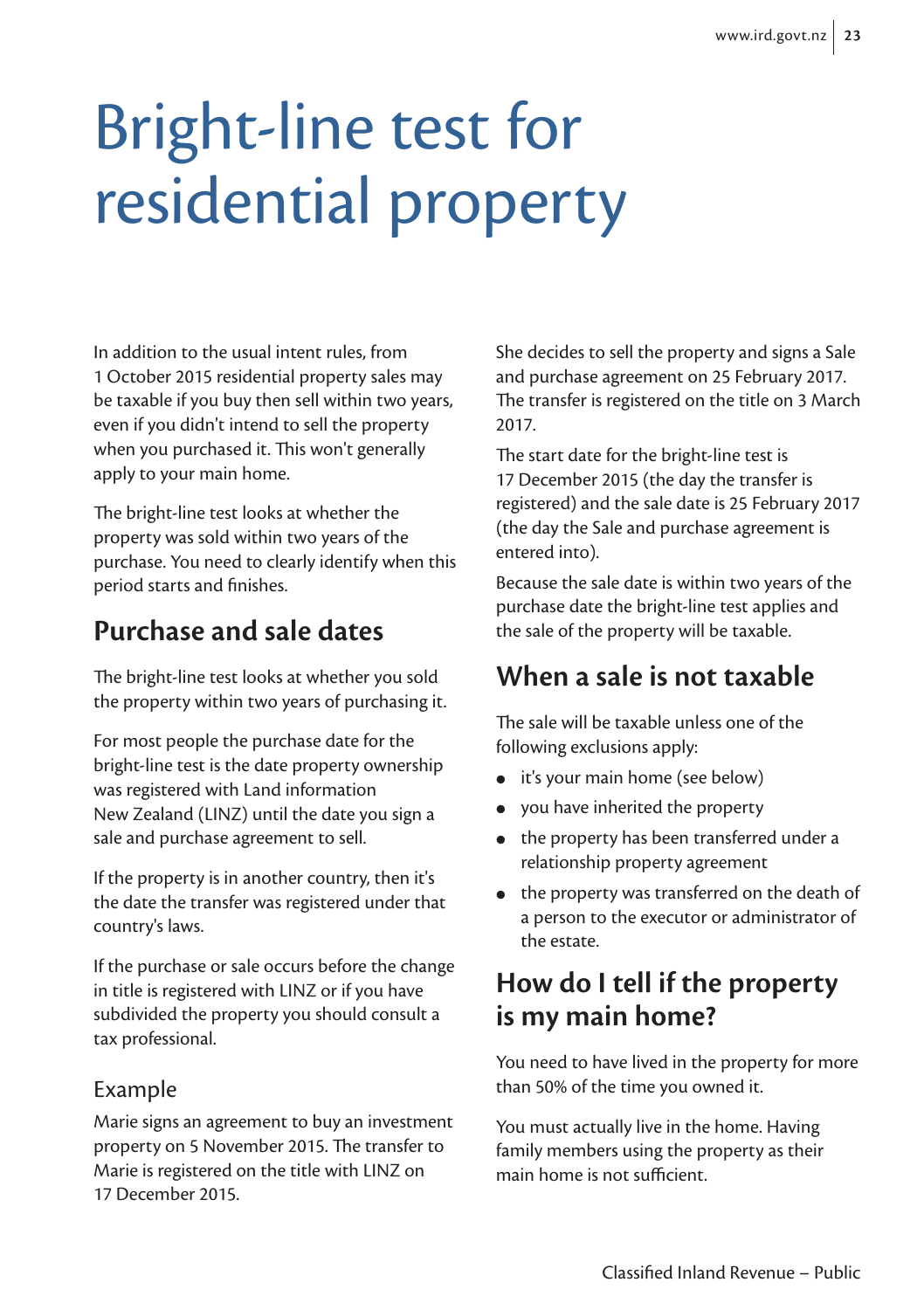### **What about the area of land usage?**

More than 50% of the area of the land must have been actually used for the home, including such things as the yard, gardens and garages. The test is based on your actual use of the property and not your intended use of the property.

### Example

Bill buys an apartment block on a single title. He lives in one of the apartments as his main home and rents out the remaining six apartments. Bill sells the apartment block to a third party.

Bill can't use the main home exclusion because the land (contained on the single title) was not used predominantly as his main home. The majority of the land was used as rental property.

### **What if I own more than one home?**

If you have two or more houses that you live in, you'll need to decide which house is your main home. This is determined by considering which of the properties you have the greatest connection with.

Various factors may decide which property you have the greatest connection with, including:

- the time you occupied the home
- where your immediate family lives
- where your social ties are strongest
- your use of the home
- your employment, business interests and economic ties to the area where the home is located
- whether your personal property is in the home.

### **What if my home is owned by a trust?**

The Trust can use the main home exclusion if the property is the main home of a beneficiary of the Trust, but only if the settlor who contributed the most to the trust doesn't have another main home.

### **How many times can I use the main home exclusion?**

The main home exclusion for the bright-line test can't be used if either:

- you've used the main home exclusion twice within the last two years, or
- you've engaged in a regular pattern of buying and selling of residential properties.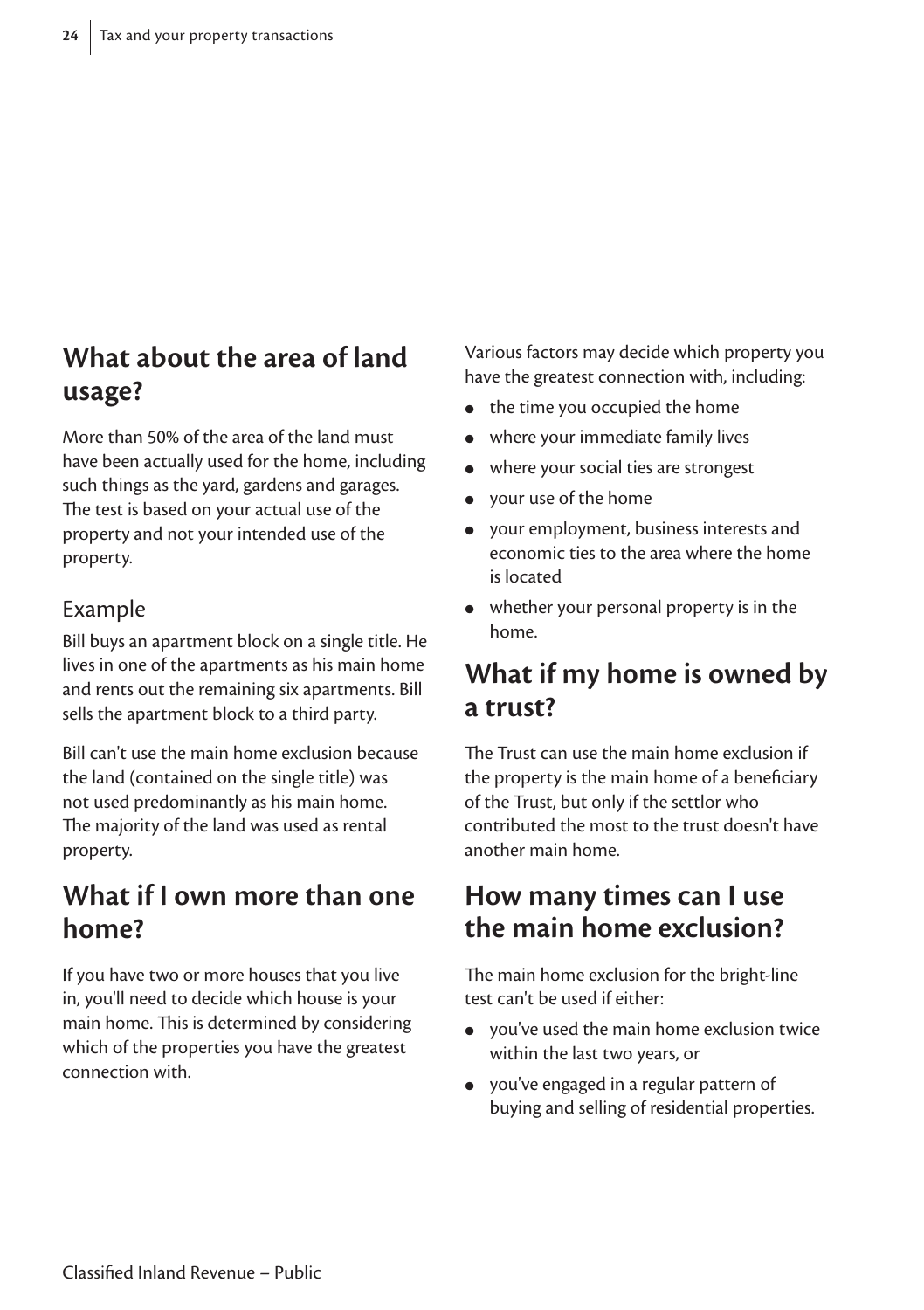### **What if I make a loss on sale?**

If your residential property sale is taxable only under the bright-line test and you make a loss on the sale you won't be able to claim the loss against your other income. The loss amount can only be claimed against any other taxable property sales net income in the same year.

Otherwise you'll need to claim it in a future year when you have net income from another taxable property sale. If, however, the loss is part of property trading activity different rules apply.

#### Example

In June 2017 Zac sells residential property (taxable under the bright-line test). Zac purchased the land for \$600,000 and sold it for \$540,000, meaning he has a loss of \$60,000. In the same year he had wages of \$80,000.

As Zac didn't have another taxable property sale in the same year he can't claim the \$60,000 loss in his tax return. He needs to keep a note of this in case he can use it in a future year.

In August 2019 Zac sells land (taxable under the intention test), making a profit of \$100,000. In this year's tax return Zac can use the \$60,000 loss from the bright-line sale in 2017. This means he only has to pay tax on \$40,000 of the profit, rather than the full \$100,000.

### **How do I show income from property sales in my tax return?**

If you're showing your income from property sales in the "other income" of your tax return, you may also need to complete a *Property sale information (IR833)* form for each property sold. This form explains when to use it and what information is required.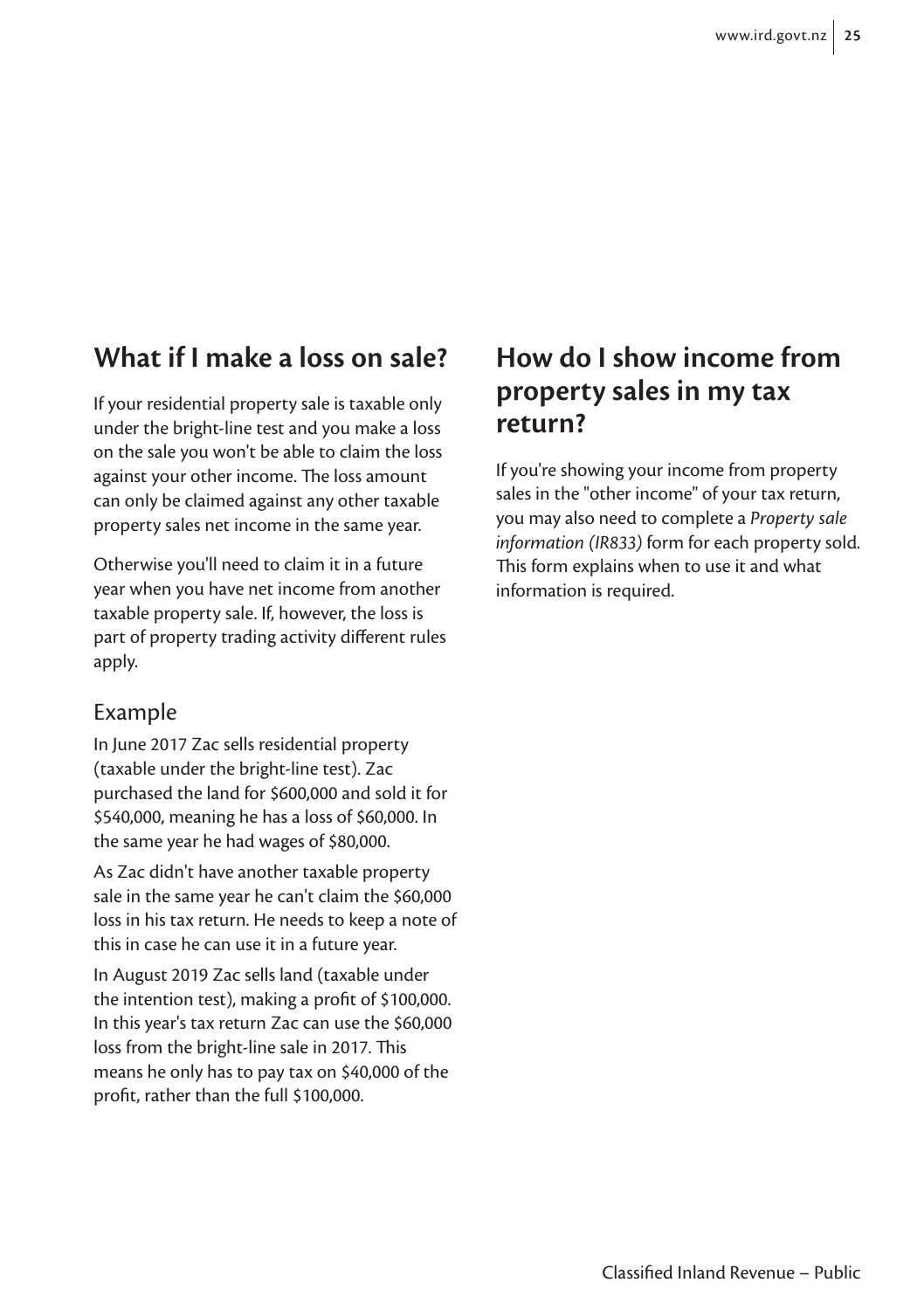## Tax on property transactions

### **Income tax**

As an individual buying and selling property, a partner in a partnership, or an owner in a look-through company, you need to complete and send us an *Individual tax return (IR3)* each year, or an *Individual tax return – non-resident (IR3NR)* if you live overseas. Partnerships and look-through companies also have to file an *Income tax return – partnerships (IR7).*

Include enough information to show how you worked out the amount of property income you've calculated after deducting expenses.

If you're showing this income in the "other income" box on your tax return, you may also need to complete a *Property sale information (IR833)* form for each property sold, if you haven't already done this. This form has information on what you need to show.

Add the profit to any other income you earn to calculate your total taxable income and work out the tax. Deduct tax credits, eg, PAYE, from the tax total.

Most people's tax year ends at 31 March. Tax to pay is due by 7 February the following year (or 7 April if you have a tax agent with an extension of time).

If you don't already send us a tax return each year, you can complete an IR3 return using our online services at **www.ird.govt.nz** (search keyword: IR3). Alternatively, you can call us on 0800 227 774 and we'll send you a form at the end of the year. The number for overseas callers is 64 4 978 0779.

### **Provisional tax**

Taxpayers with annual tax to pay of more than \$2,500 are required to pay provisional tax.

Provisional tax isn't a separate tax – it's another way of paying tax as you earn your income. You usually pay three instalments throughout the year to cover your expected end-of-year income tax.

For more details read our *Provisional tax (IR289)*  guide.

### **Property partnerships**

A partnership of two or more people will need an IRD number by completing an *IRD number application – resident non-individual (IR596)* form. If the partnership is a non-resident partnership or meets the definition of an offshore person, it needs to complete the *IRD number application – non-resident/offshore non-individual (IR744)* form. The partnership will only need to keep one set of accounts to record its income and expenses and file an *Income tax return – partnerships (IR7)* each year.

This return will show how the income was calculated and the amount of each partner's share.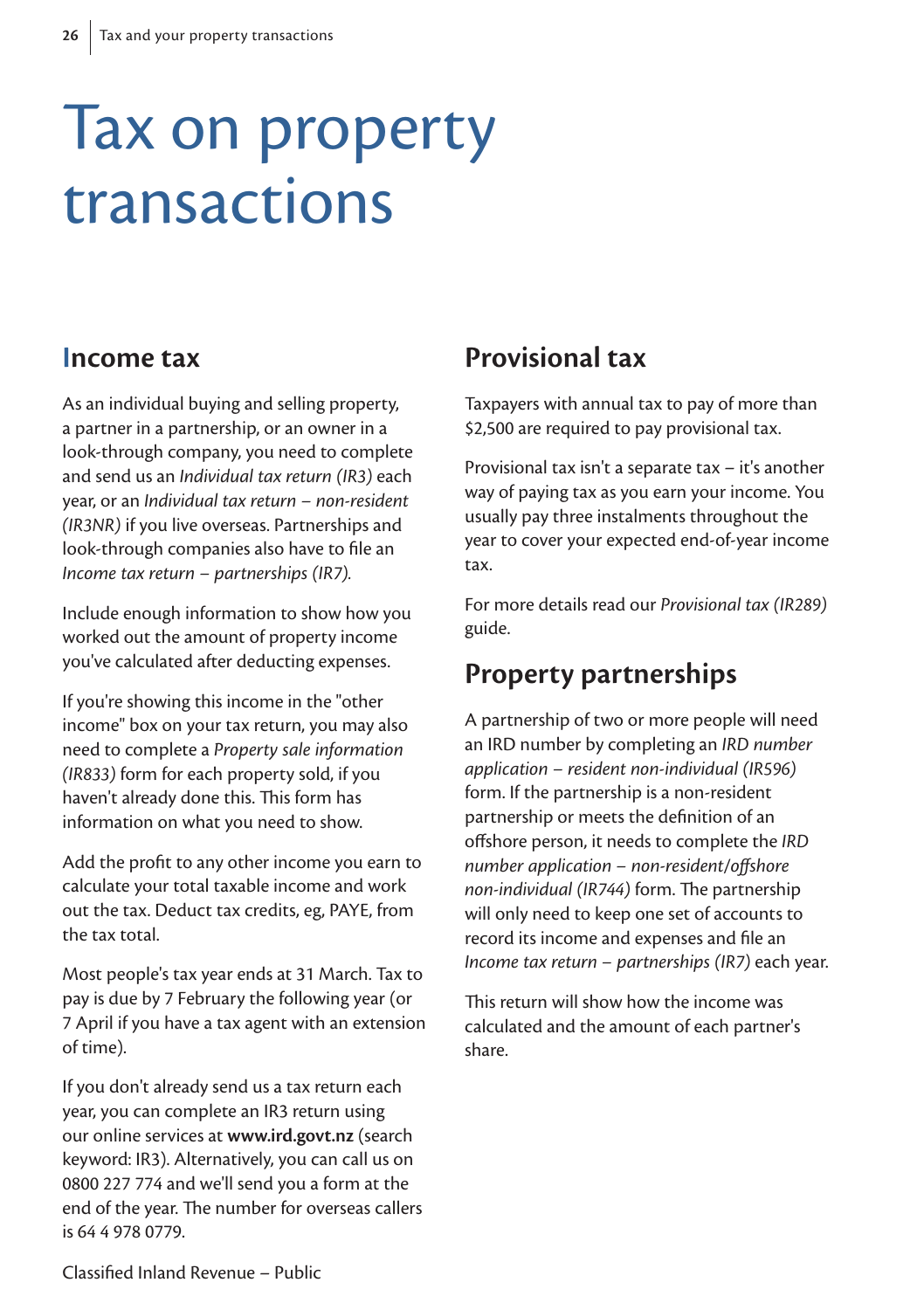If you're a couple (ie, husband and wife, civil union or de facto partners) buying and selling property, you don't need a partnership IRD number or IR7. Each partner includes a copy of the accounts in their individual tax returns and includes their share of the profit or loss from the property activities.

### **Companies**

A company needs its own IRD number. Complete and send us an *IRD number application – resident non-individual (IR596)* form. Companies (other than a look-through company) file an *Income tax return – companies (IR4)* each year.

## **GST**

GST is a tax on the supply of most goods and services in New Zealand. GST can apply to people who buy and sell property. You must register for GST if your annual turnover in the previous 12 months was more than \$60,000 (or is likely to be in the next 12 months). Turnover is the total value of supplies made for all your taxable activities, excluding GST.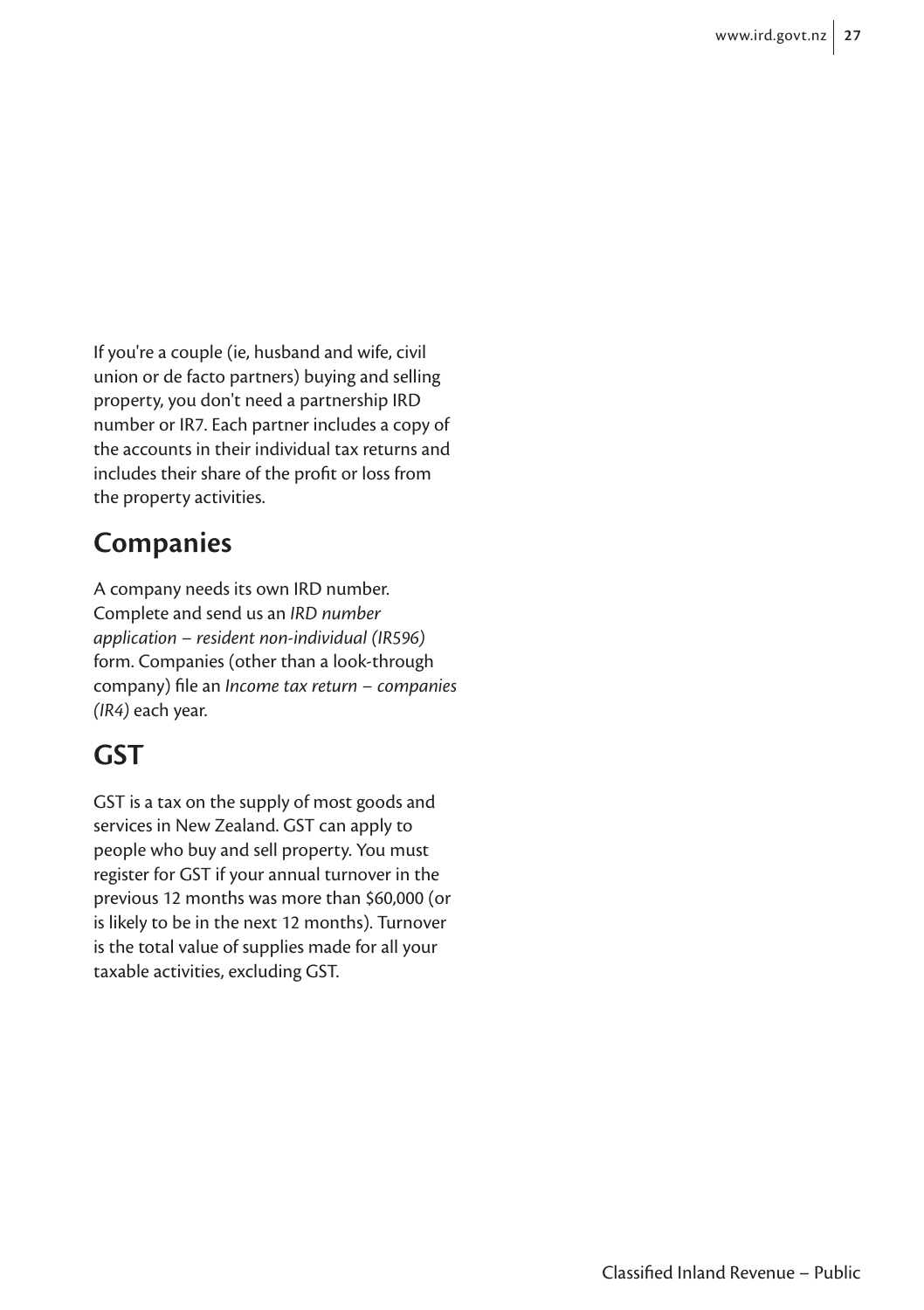# Putting your tax affairs right

You have an obligation to assess your own tax liability and pay the tax you owe. To do this you'll need to know your basic tax obligations.

You must:

- correctly calculate the amount of tax you have to pay (unless you don't have to file a return)
- deduct or withhold the correct amount of tax from payments or receipts (when required)
- pay tax on time
- $\bullet$  keep all necessary information (including books and records) and maintain all necessary accounts or balances
- disclose all information needed by us in a timely and useful way
- cooperate with us as required by the Inland Revenue Acts
- correctly respond to a personal tax summary, if you receive one
- tell us if you should have received a personal tax summary but didn't received one
- comply with other specific tax obligations.

Entering false information in a tax return or knowingly not showing all your income are examples of not meeting your tax obligations.

Penalties may be lighter if you tell us about your tax situation before we find out some other way. It's a good idea to talk to a tax professional to find out if you do have a tax obligation that should be disclosed.

### Voluntary disclosure

A voluntary disclosure is when you tell us if there's something wrong with your tax return(s) before we find out in some other way, eg, through routine checking or an audit.

If you've made a mistake or filed an incorrect tax return, volunteering this information means any penalties may be reduced.

If you think you need to make a voluntary disclosure, we recommend you talk to a tax professional first.

You can make a voluntary disclosure at any time:

- by completing a *Voluntary disclosure (IR281)* form
- **•** by letter, fax or email
- by calling us
- by visiting one of our offices
- in an interview as part of an audit.

For more information please read our guide *Putting your tax returns right (IR280).*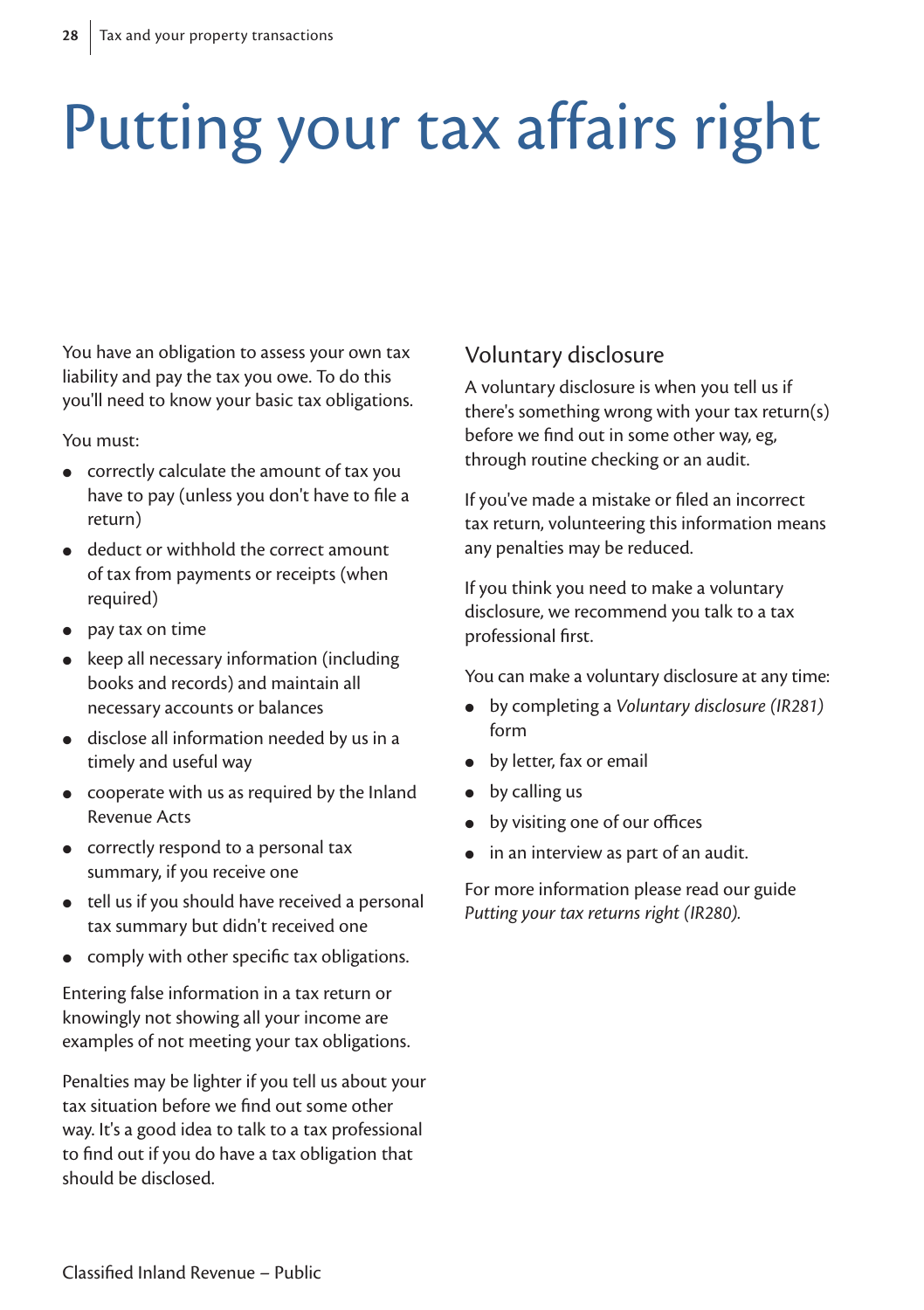# Useful information

### **0800 self-service numbers**

This service is available to callers seven days a week except between 5 am and 6 am each day. Just make sure you have your IRD number ready when you call.

For access to your account-specific information, you'll need to be enrolled with voice ID or have a PIN. Registering for voice ID is easy and only takes a few minutes. Call 0800 257 843 to enrol.

| Order publications and taxpacks 0800 257 773 |              |
|----------------------------------------------|--------------|
| Request a summary of earnings 0800 257 778   |              |
| Request a personal tax summary 0800 257 444  |              |
| Confirm a personal tax summary 0800 257 771  |              |
| All other services                           | 0800 257 777 |

When you call, just confirm what you want from the options given. If you need to talk with us, we'll re-direct your call to someone who can help you.

### **Need to speak with us?**

Have your IRD number ready and call us on one of these numbers:

| General tax, tax credits     |              |
|------------------------------|--------------|
| and refunds                  | 0800 775 247 |
| Employer enquiries           | 0800 377 772 |
| General business tax         | 0800 377 774 |
| Overdue returns and payments | 0800 377 771 |

Our contact centre hours are 8 am to 8 pm Monday to Friday, and Saturday between 9 am and 1 pm. We record all calls. Our self-service lines are open at all times and offer a range of automated options, especially if you're enrolled with voice ID.

For more information go to **www.ird.govt.nz/contact-us**